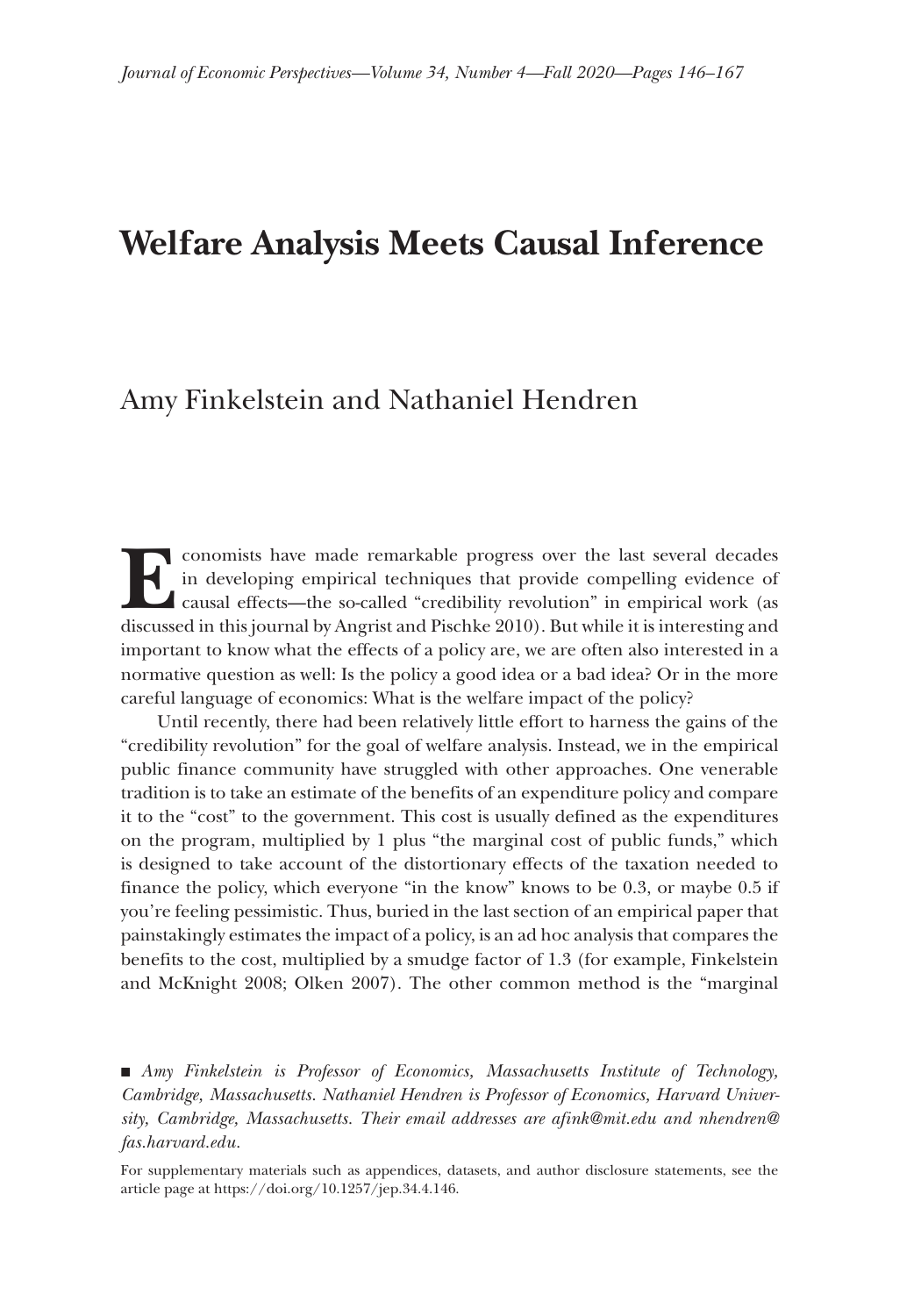excess burden" or "deadweight loss" approach, which requires valiant attempts to separate non-distortionary income effects of policies (which are transfers rather than welfare losses) from their distortionary substitution effects (which lead to deadweight losses). As Goolsbee (1999) has lamented, "The theory largely relates to compensated elasticities, whereas the natural experiments provide information primarily on the uncompensated effects."

Fortunately, glimpses of light have appeared at the end of the empirical-welfare tunnel. In this essay, we describe a transparent framework for mapping empirical estimates of causal effects of a public expenditure (or tax) change to welfare analysis of that policy change. Following Hendren and Sprung-Keyser (2020), we refer to it as the "marginal value of public funds" (MVPF). The MVPF is the ratio of the marginal benefit of the policy to the net marginal cost to the government of the policy; crucially, this net marginal cost is inclusive of the impact of any behavioral responses to the policy on the government budget.

Our goal is not to break new theoretical ground with the MVPF framework as we will discuss, its mathematical formulation has been around for decades (for example, Mayshar 1990). Instead, we proselytize for the underrecognized empirical usefulness of this approach in the wake of the "credibility revolution." Its key advantage is that it relies on the causal effects of policy changes to conduct empirical welfare analysis. We provide guidance on how to implement and interpret this approach, with the hope that it will facilitate empirical welfare analysis across a variety of fields.

To do so, we start with a benchmark case of a small increase in a cash transfer that only affects its recipients, whose response to the policy is privately optimal. Under these assumptions, we show that estimates of causal effects of the policy are needed only for estimating the policy's costs, not its benefits. We discuss how this logic is adapted as we relax each simplifying assumption in the benchmark case.

Once we estimate the MVPF, how can we use it? An MVPF of, say, 1.5 means that every \$1 of net government spending provides \$1.50 of benefits to the beneficiaries of the policy—or in other words, the beneficiaries would be willing to pay up to \$1.50 for that \$1 policy. One can use the MVPF to compare this "bang for the buck" of policies that affect the same group of individuals (the policy with the higher MVPF is preferable) or for comparing policies that affect different groups. In the latter case, the MVPF quantifies the implicit tradeoffs involved: given policies A and B, policy A is preferred to policy B if and only if one prefers giving  $MVPF_A$  to policy A beneficiaries over giving MVPF<sub>B</sub> to policy B beneficiaries. Of course, economists have no special powers that allow them to declare such tradeoffs are appropriate.<sup>1</sup> But economics can clarify the tradeoffs embodied in the policy decisions society faces.

<span id="page-1-0"></span><sup>&</sup>lt;sup>1</sup>In other words, the National Bureau of Economic Research prohibition for its working papers against "statements regarding which policies should (or should not) be adopted" (at [http://papers.nber.org/](http://papers.nber.org/wpsubmit/wp_submit.html) [wpsubmit/wp\\_submit.html](http://papers.nber.org/wpsubmit/wp_submit.html)) encodes a fundamental and important recognition of the limits of economic analysis.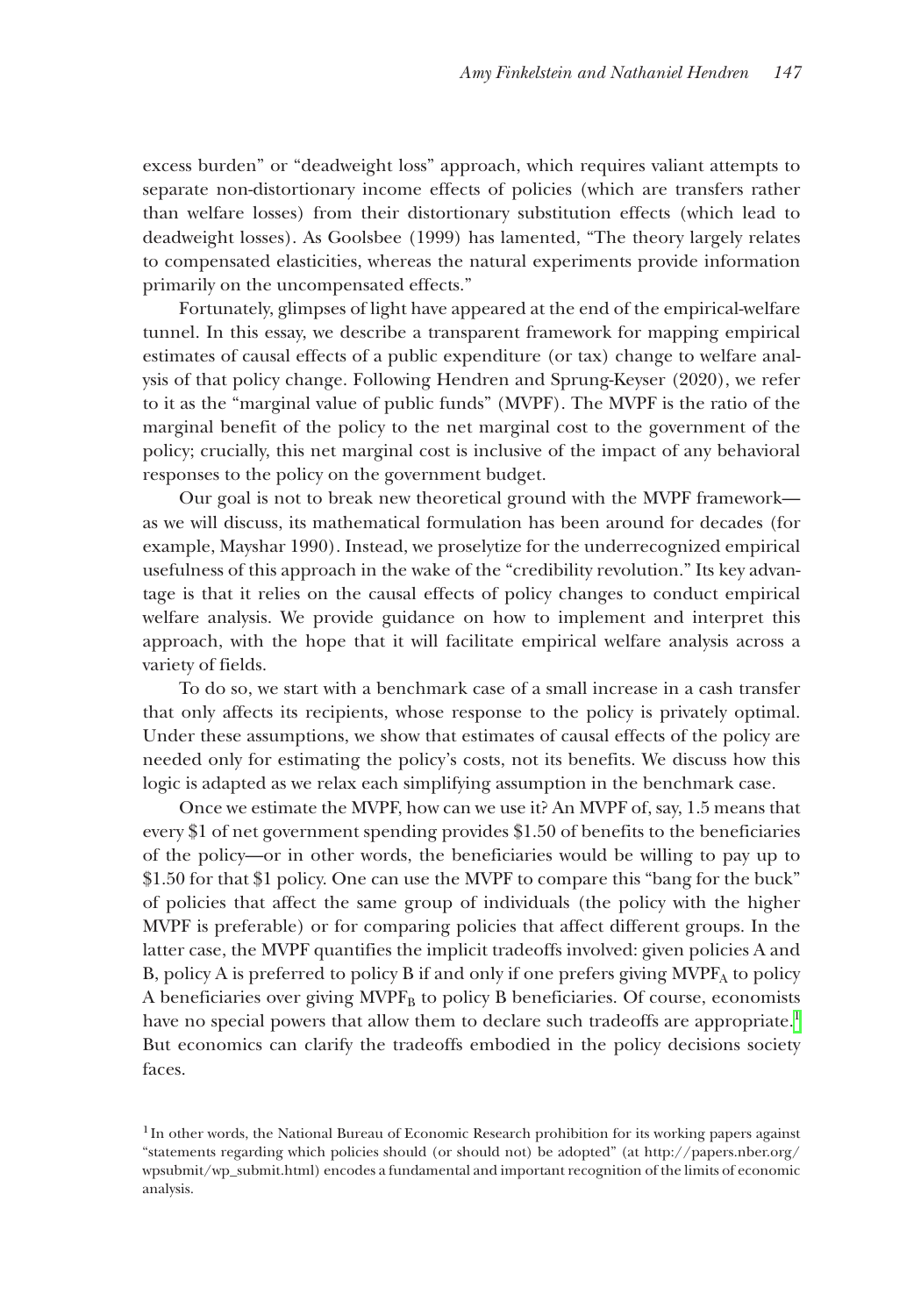We then endeavor to answer some common and natural questions about the MVPF approach, including how it relates to "traditional" public finance welfare tools like marginal excess burden and marginal cost of public funds. Finally, we offer some examples of how the MVPF approach has or can be applied to some recent empirical applications across a variety of fields, including public finance, labor economics, development economics, trade, and industrial organization.

### **How to Construct the Marginal Value of Public Funds: An Initial Illustration**

The MVPF is defined as the ratio of the marginal benefit of the policy to the marginal cost of the policy. Equivalently (and more usefully for operationalizing it), it is the ratio of the beneficiaries' willingness to pay for the increase in expenditure out of their own income to the net cost to the government of the increase in expenditure per beneficiary:<br>  $MVPF = \frac{Beneficiaries' Williamsness to Pay}{Net Cost to Government}.$ diture per beneficiary:

$$
MVPF = \frac{Beneficiaries' Williamsness\ to\ Pay}{Net Cost\ to\ Government}
$$

Let's consider how to calculate the MVPF for a \$1 change in cash benefits in a public program. This could be, for example, a means-tested cash welfare program like Temporary Assistance to Needy Families (TANF) or a means-tested tax credit such as the Earned Income Tax Credit (EITC). For concreteness, we'll talk about a cash increase but we could just as easily consider a cash decrease; the MVPF would be the same number because both willingness to pay and cost would be negative. For this initial example, we make several assumptions that we'll relax later in the discussion: a cash (not in-kind) transfer; the policy change is small; individuals exhibit privately optimal behavioral responses to the policy change; and no impacts of the policy on the people who were not the policy's direct recipients.

#### **Costs**

Consider first the denominator of the expression for the MVPF: What is the cost of increasing the program's cash benefits by \$1? It is useful to think of two different classes of cost: the mechanical cost and the fiscal externality. The "mechanical cost" of the policy is the increase in government expenditures due to the policy in the absence of any behavioral response. If the number of infra-marginal individuals who were already receiving the cash transfer policy is *I*, then the mechanical cost of increasing payments by \$1 for each infra-marginal recipient will be \$*I*.

The "fiscal externality" from the policy captures the effect of any behavioral response to the policy on the government's net budget outlays. For example, if individuals reduce their labor supply to become eligible for additional welfare benefits, this will reduce tax revenue collected by the government on earnings. Conversely, if individuals enter the labor force in order to become eligible for an expanded Earned Income Tax Credit and this decreases their use of other government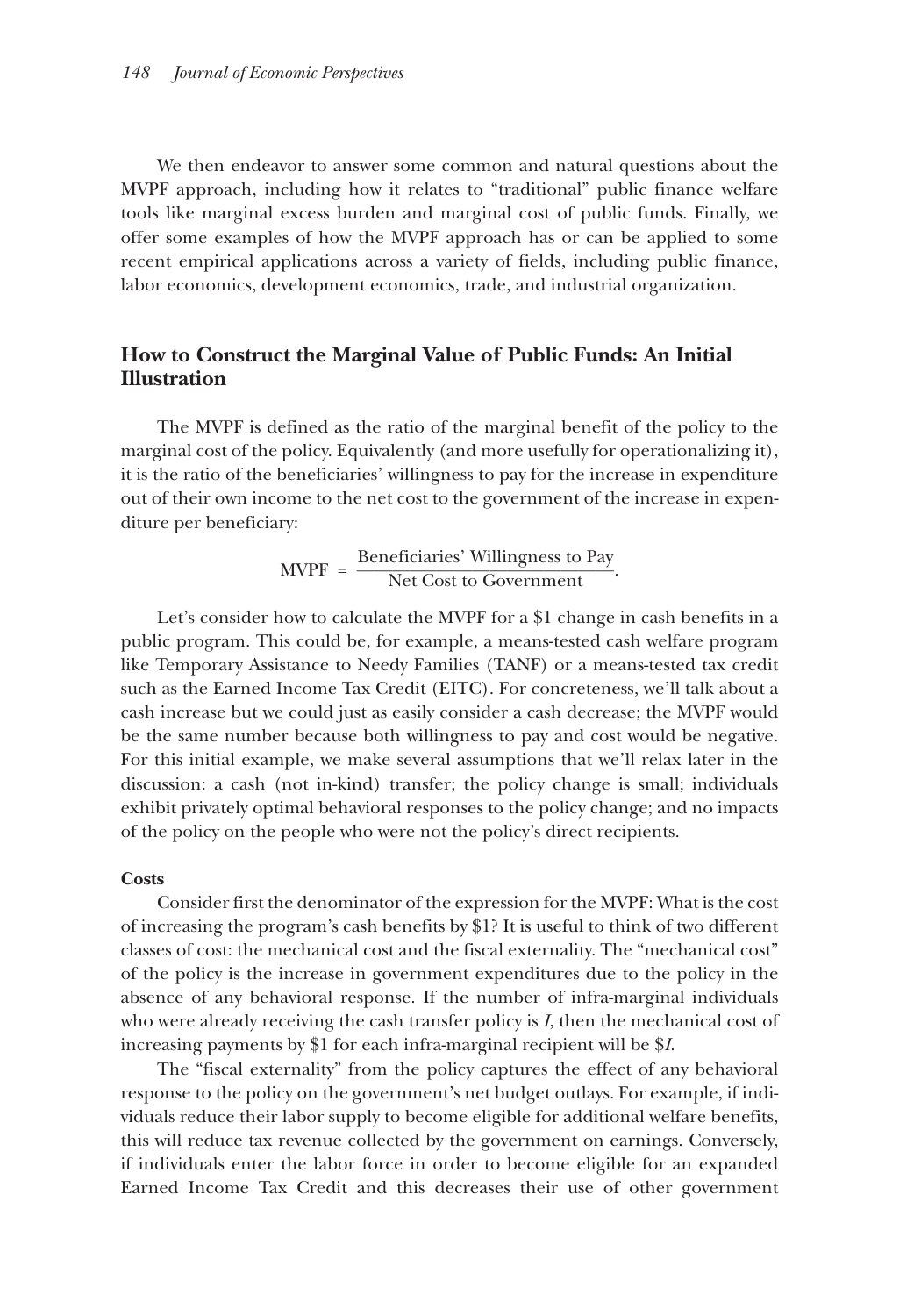transfer programs such as food stamps, this will increase net government revenue (but also raise government costs from increased EITC payments). The fiscal externality must account for the full impact of any behavioral response by both marginal and infra-marginal recipients on government spending and tax revenue: for example, it must consider changes in government net revenue arising from changes in eligibility for (and hence spending on) other public programs, changes in sales taxes from modified consumption patterns, changes in public health care spending through Medicare and Medicaid (if the program affects health), and so on.

This concept of a policy's fiscal externality is where the applied econometrics literature on causal inference connects directly with welfare analysis. The fiscal externality logic clarifies which causal effects are and are not necessary for estimating program costs for purposes of welfare analysis. Specifically, it is sufficient to estimate the net impact of the increase in benefit levels on net government revenue, without decomposing the impact into these various channels (Kleven and Kreiner 2005). For example, a large literature has analyzed a wide variety of potential effects of an increase in the level of unemployment insurance benefits on a range of behaviors including unemployment duration (for a recent review, see Shmieder and von Wachter 2016), exit rates into unemployment (Jäger, Schoefer, and Zweimüller 2019) and re-employment wages (Nekoei and Weber 2017). For welfare analysis, however, one needs the net impact of these behavioral changes on the government budget; the individual channels of response are neither necessary nor sufficient.

### **Benefits**

Now consider the numerator of the expression for the MVPF: the benefits from the \$1 increase in cash transfer—that is, the willingness to pay by recipients out of their own income for \$1 more of the cash transfer. In many cases, this is harder to estimate than the costs of the program (although, deliberately, it is not hard in our first example). But a key insight of the MVPF framework is that they need not depend directly on behavioral responses to—or causal effects of—the policy.

It is useful to distinguish between two classes of recipients of the transfer. For the infra-marginal recipients who were already receiving the cash transfer, the \$1 transfer is valued at \$1. How much would you be willing to pay for an extra dollar? One dollar. But for the marginal recipients who change their behavior in response to the change in policy and thus become newly eligible for the transfer, how much do they value their new benefit? For example, suppose they decrease the amount they work to become income-eligible for the cash policy. Well, if they are making privately optimal decisions, they must be indifferent to changing their behavior. Why? Because they had already chosen their behavior (in this example, the hours they work) at the optimal level—balancing private costs and benefits of another hour of work—under the old policy, and we've made only a very small (\$1) change in the policy. More generally, if the policy change is small and individuals are making privately optimal decisions, the private cost of whatever behavioral change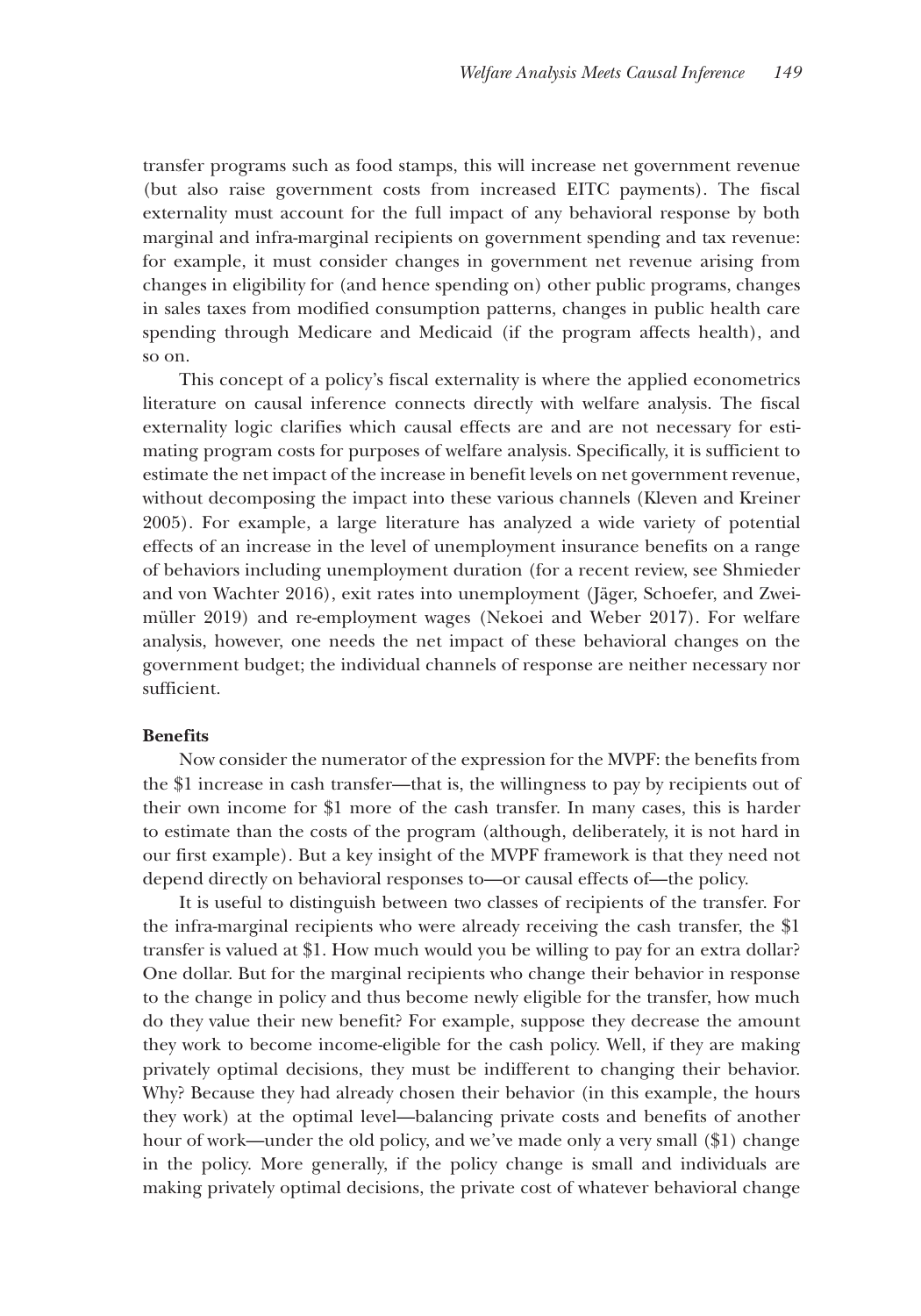the marginal recipient undertakes to become eligible for the benefit is equal to the private benefit from becoming eligible.<sup>2</sup>

Given these assumptions, the \$1 increase in the cash transfer has no welfare effect on marginal beneficiaries (in other words, those who change their behavior in response to the policy change in order to become newly eligible). The willingness to pay is just \$1 times the number of infra-marginal beneficiaries (*I*). Note that we have not needed to estimate any causal effects to determine the benefits of the policy for either inframarginal or marginal recipients. In other words, despite a large empirical literature (to which we plead guilty of making contributions) on the potential benefits of public policies—the impacts of unemployment insurance on eventual re-employment wages, the impacts of health insurance on health and consumption smoothing, and so on—in this benchmark case, these studies do not directly inform recipient willingness to pay. Causal effects are needed only for the fiscal externality cost term in the denominator because in that setting, an agent who is making (by assumption) privately optimal behavioral changes in response to the policy change will not internalize the external effects of the policy on the government budget.<sup>[3](#page-4-1)</sup>

#### **Putting it Together**

It is convenient to normalize the willingness to pay (the numerator of the MVPF) by the mechanical cost to the government. Recall that this mechanical cost was \$*I*, which was also the willingness to pay for the policy. Thus, the MVPF of a \$1 increase in cash benefits is:

$$
\text{MVPF}^{\$1} = \frac{1}{(1 + FE)}
$$

where *FE* denotes the fiscal externality of the policy per dollar increase in the mechanical expenditure per infra-marginal beneficiary of the policy. Note that the fiscal externality may be positive or negative; policies may have a positive net effect on the government budget (say, by improving health and reducing public spending on health care) or a negative net effect on the government budget (say, by discouraging work effort).

The MVPF measures a policy's bang-for-the-buck. Every \$1 of net spending on a tax cut delivers \$MVPF of benefits to the recipients of that tax cut. Conversely, every \$1 of net revenue raised through a tax increase imposes a cost equivalent to \$MVPF

<span id="page-4-0"></span><sup>&</sup>lt;sup>2</sup>This is known as the envelope theorem. The envelope theorem guarantees that behavioral responses to marginal policy changes by utility-maximizing individuals do not affect their utility directly; however, when prices do not reflect their resource costs, behavioral responses impose a cost on those bearing the difference between the prices faced by the individual and their resource costs. Behavioral responses to policies therefore have first-order effects on policy *costs*—because of the fiscal externality—but only second-order effects on recipient welfare––because of the envelope theorem.

<span id="page-4-1"></span><sup>&</sup>lt;sup>3</sup>By the same token, if the behavioral responses to the policy have external effects on other individuals besides recipients of the policy, these effects would also have to be taken into account. We cover this possibility below when we consider cases of "multiple beneficiaries." For now, for simplicity, we assume that government policy is the only pre-existing distortion, and hence the only source of potential "external effects."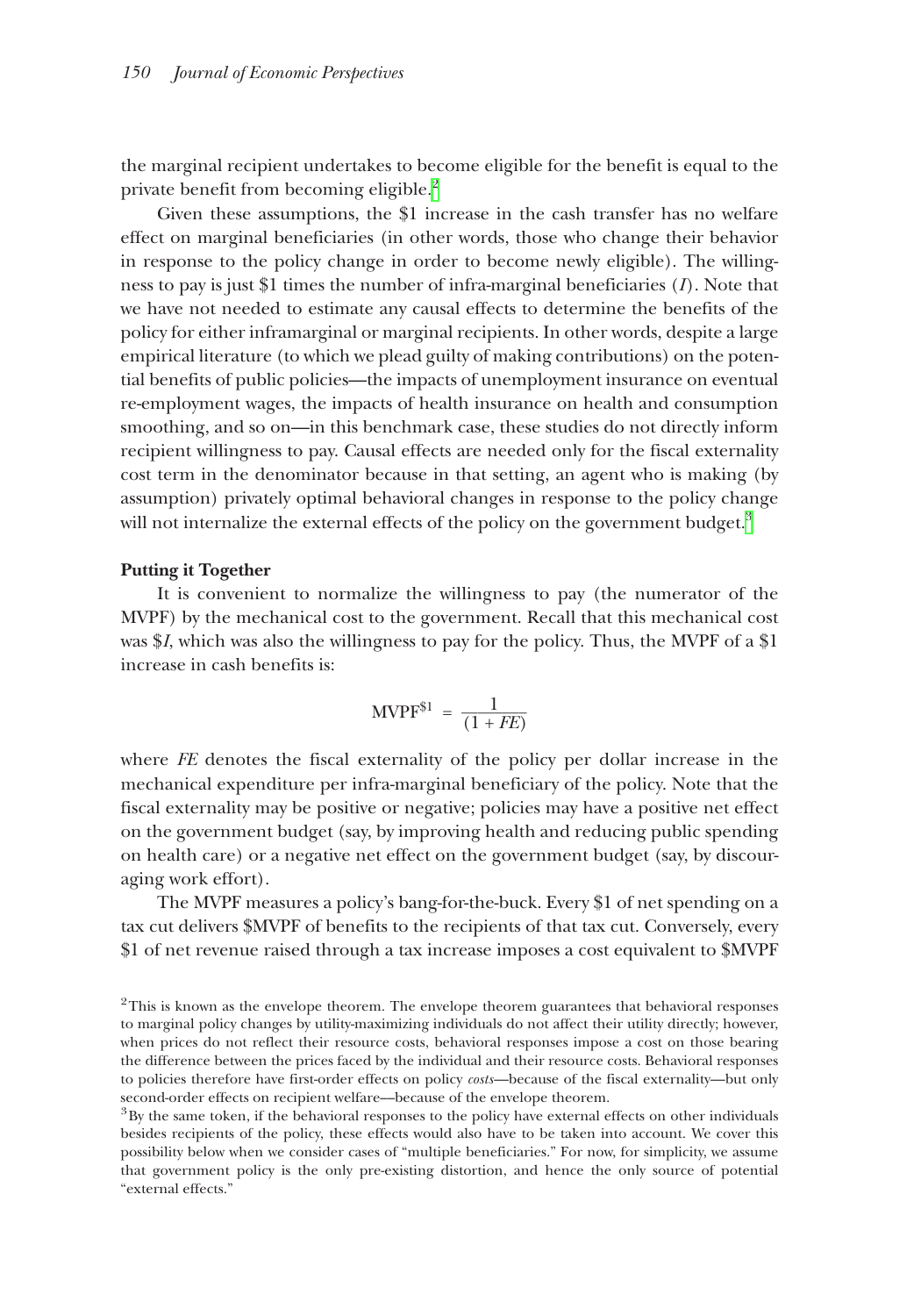to the beneficiaries. Spending more resources on policies with higher MVPFs delivers greater welfare to those beneficiaries per dollar spent; raising revenue from policies with lower MVPFs does so with lower welfare loss to those paying for the revenue.

### **How to Use the Marginal Value of Public Funds for Welfare Analysis**

Now that we know how to construct the MVPF (at least for one specific example; we'll discuss more applications in a moment), what do we do with it? For example, an MVPF of 1.3 means that every \$1 of net government spending provides \$1.30 of benefits to the beneficiaries of the policy, or in other words, the beneficiaries would be willing to pay up to \$1.30 for that \$1 policy. But is an MVPF of 1.30 "good"? What about an MVPF of 0.8? In other words, what do we do with the MVPF once we've estimated it?

We start with a special case where welfare analysis with the MVPF is comparatively easy: when a policy's net cost to the government (the denominator) is negative and the willingness to pay (the numerator) is positive. In this case, the government spending "pays for itself." Hendren and Sprung-Keyser (2020) define such policy to have an infinite  $MVPF^4$  $MVPF^4$ . A classic example would be if cutting tax rates increases net tax revenue, perhaps because of an increase in labor supply in response to the lower marginal tax rates. This is often referred to as being on the "wrong side of the Laffer curve" because the government can simultaneously *cut* taxes and *increase* revenue.

However, most government expenditures have net positive costs to the government. In this case, the most straightforward use of the MVPF framework is to compare two policies that seek to transfer benefits to the same group of people. For example, imagine a comparison of two policies designed to transfer resources to lower income individuals: expanding the earned income tax credit (a wage subsidy for low income workers) or expanding cash welfare benefits (a direct cash transfer to low-income individuals). If these policies have the same distributional incidence, then spending more money on the one with the higher MVPF is preferred. For the same cost, it creates more transfers to the targeted group. The higher MVPF policy gets more "bang for the buck." This means that one can construct a budget-neutral policy that increases individuals' welfare by spending more on the policy with the high MVPF, with such policy financed by reduced spending on the policy with the low MVPF.

Of course it is rare that two policies target exactly the same population. We even fudged a bit in our preceding example because potential recipients of cash welfare and of the earned income tax credit are overlapping but not identical groups. If two policies target two different groups, how can researchers use the marginal cost of public funds that they have calculated? One option is to compare the MVPF of the policy to a calibrated MVPF for a modification of the tax schedule

<span id="page-5-0"></span>4At least one of us has wondered why they define a term that is negative as being infinite. The authors explain that they define it as an infinite MVPF to make clear it's "even better" than any finite MVPF.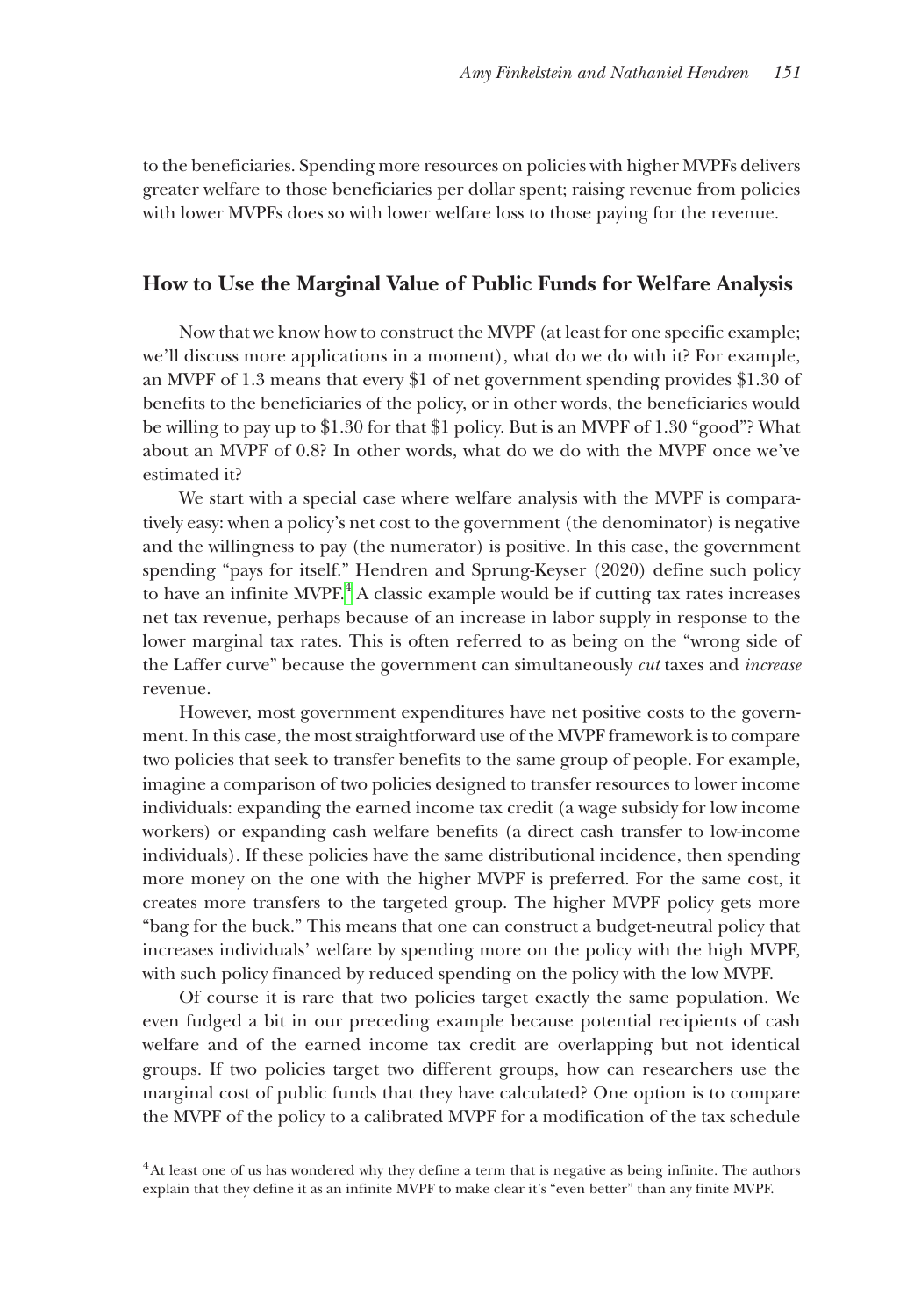at the same region of the income distribution (Hendren 2020). Another option is to use the MVPFs to quantify the tradeoff involved in making a budget-neutral change between the policies; in other words, taking a dollar from one policy and adding it to the other. Given two policies, A and B, spending more money on policy A financed by reduced spending on B generates  $MVP<sub>A</sub>$  dollars of welfare gain for policy A beneficiaries and MVPF<sub>B</sub> dollars of welfare loss for policy B beneficiaries. So, if MVPF<sub>A</sub> = 1 and MVPF<sub>B</sub> = 2, this means one can take \$2 from policy B beneficiaries and generate \$1 for policy A beneficiaries.

Is such a transfer from group B to group A desirable? That depends on how one feels about these two different groups (sometimes referred to as their "social welfare weights"). If one places equal value on \$1 in the hands of A beneficiaries and \$1 in the hands of B beneficiaries, then the transfer from group B to group A would not be desirable—instead it would be desirable to increase spending on policy B and reduce spending on policy A. But if one values giving \$2 to policy-B beneficiaries less than giving \$1 to policy-A beneficiaries, one would prefer spending more on policy A financed by less spending on policy B.

How should one decide whether \$1 to group A is preferable to \$2 to group B? Perhaps by introspection. Or on philosophical grounds (Saez and Stantcheva 2016). We don't have "satisfying" answers because economics don't generally have a comparative advantage at specifying societal preferences. People disagree. But the marginal cost of public funds quantifies the tradeoff, which is a crucial first step in deciding whether one "likes" it or not. And it's where economists can most directly contribute to these interesting and difficult questions.

### **Relaxing Assumptions**

Now that we have some idea of how to construct and use the MVPF, we'd like to walk through a bunch of real-world applications. But before we can do so, we promised that we would discuss how to relax a bunch of the heroic assumptions we made for the sake of our "benchmark" example. Here we go.

### **What if the Policy Changes Are Large?**

We considered a \$1 change to a policy. That was one of two key assumptions needed for the argument that for marginal recipients (that is, recipients who change their behavior in response to the policy change to become newly eligible), we could assume their willingness to pay was zero.

In practice, of course, many policy changes are large, and the approximation that marginal individuals who react to a policy change experience no net benefits may fail, perhaps spectacularly. For large policies, the marginal cost of public funds remains a useful guide, but measuring willingness to pay can be less straightforward because it now requires incorporating some value of benefits to marginal recipients. Kleven (forthcoming) provides a recent discussion of this point and some possible approaches for analyzing large reforms.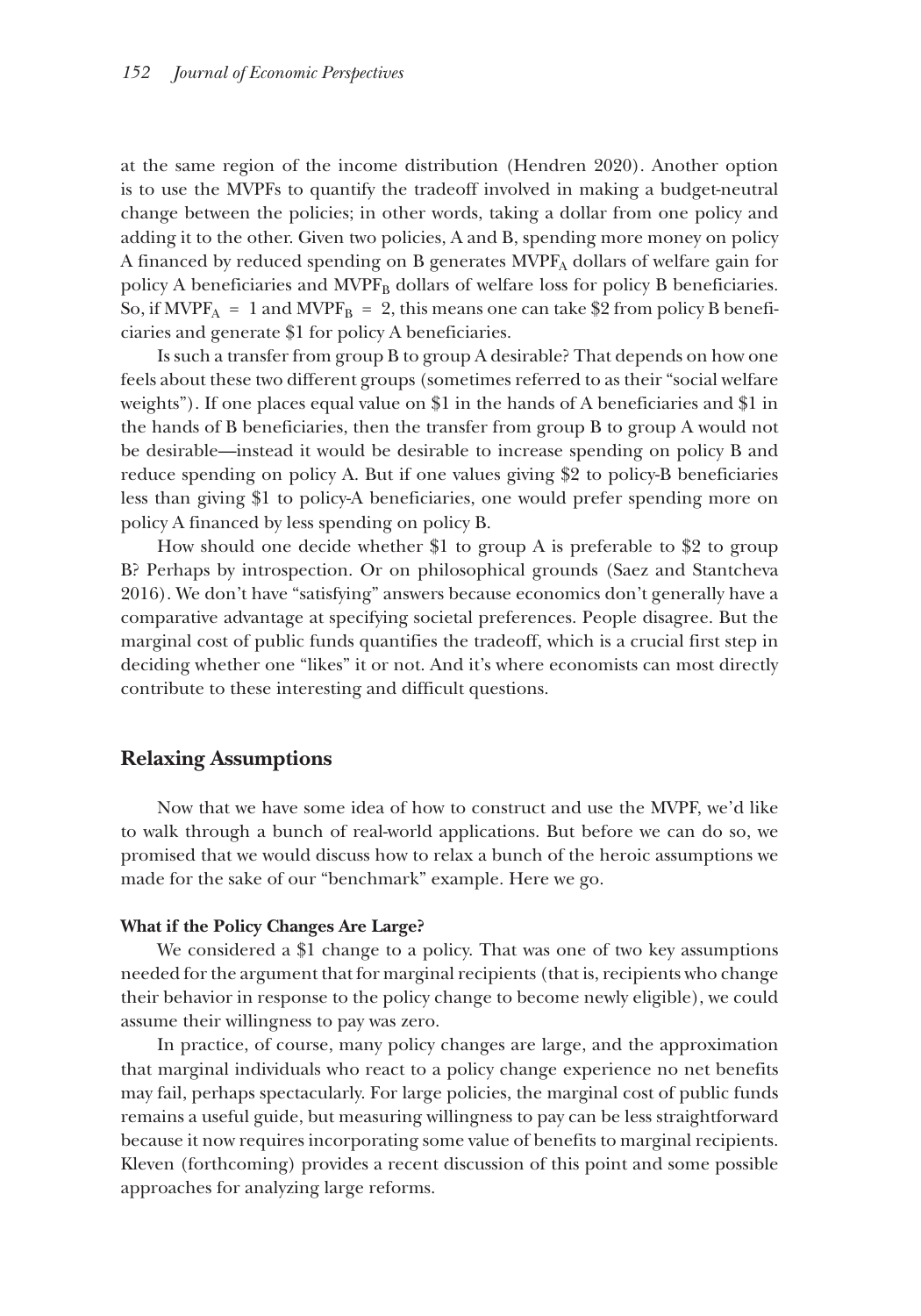Fundamentally, we need an estimate of the marginal recipients' demand curve for the increase in public expenditure: that is, willingness to pay is the area under that demand curve. For a large increase in a public cash transfer, preexisting recipients still value the transfer at its dollar value (a dollar is still worth a dollar), but for recipients who change their behavior in order to access the larger public cash transfer, we need to know their willingness to pay for that cash transfer, net of the utility cost of their behavioral change.

Estimating demand is a bread-and-butter task of empirical economics, so we are in familiar—if sometimes empirically challenging—territory. It is all the more challenging when the good is not typically traded in a well-functioning market, so that demand cannot be directly estimated. In the example above, one standard approach (really just a short cut) is to count 50 percent of the increased transfer payments to marginal recipients; this 50 percent approximation follows from an assumption of linearity in the response function and the geometry of triangles (Plimpton 1800BC and Pythagoras 500BC). This approach is popular for its ease of implementation, if not necessarily, its realism; Finkelstein, Hendren, and Luttmer (2019) and Hendren and Sprung-Keyser (2020) are recent examples. More ambitiously, one can specify and estimate an economic model of behavior and use that to derive the demand system. Below, we discuss an application to the MVPF of an increase in import tariffs, using Fajgelbaum et al.'s (2020) constant-elasticity-ofdemand system to estimate the welfare impacts on marginal actors.

### **What if Behavior Isn't Privately Optimal?**

Our assumption that individuals make privately optimal decisions was the second key to being able to ignore welfare consequences for marginal recipients. However, a large literature in behavioral economics suggests that individuals commonly make mistakes. In this case, we can no longer assume that the welfare impact of the policy change for marginal recipients is zero, even if the policy change itself is small. For example, a \$1 increase in the cigarette tax may induce people to smoke less; if individuals smoke more than they would like to, their reduction in smoking may provide first- order benefits to them.

Here we find ourselves in the world of behavioral welfare analysis. It's no longer enough to estimate the marginal recipients' demand curve because their choices (demand) may not reveal their preferences. Either the researcher must assert that she "knows" the individual's utility function (for example, Bound et al. 2004; Finkelstein, Hendren, and Luttmer 2019) or try to elicit their true valuations, perhaps by experimentally eliminating bias and then eliciting demand (for example, see Allcott and Taubinsky 2015).

#### **What if the Policy Provides an In-Kind Transfer?**

Relaxing the first two assumptions led us to the observation that we needed to consider benefits for marginal recipients. To this point, we have also assumed that the transfers are in cash. This made life easy (or at least, easier) because it seems reasonable to assume that *inframarginal* recipients place a value of \$1 on receiving a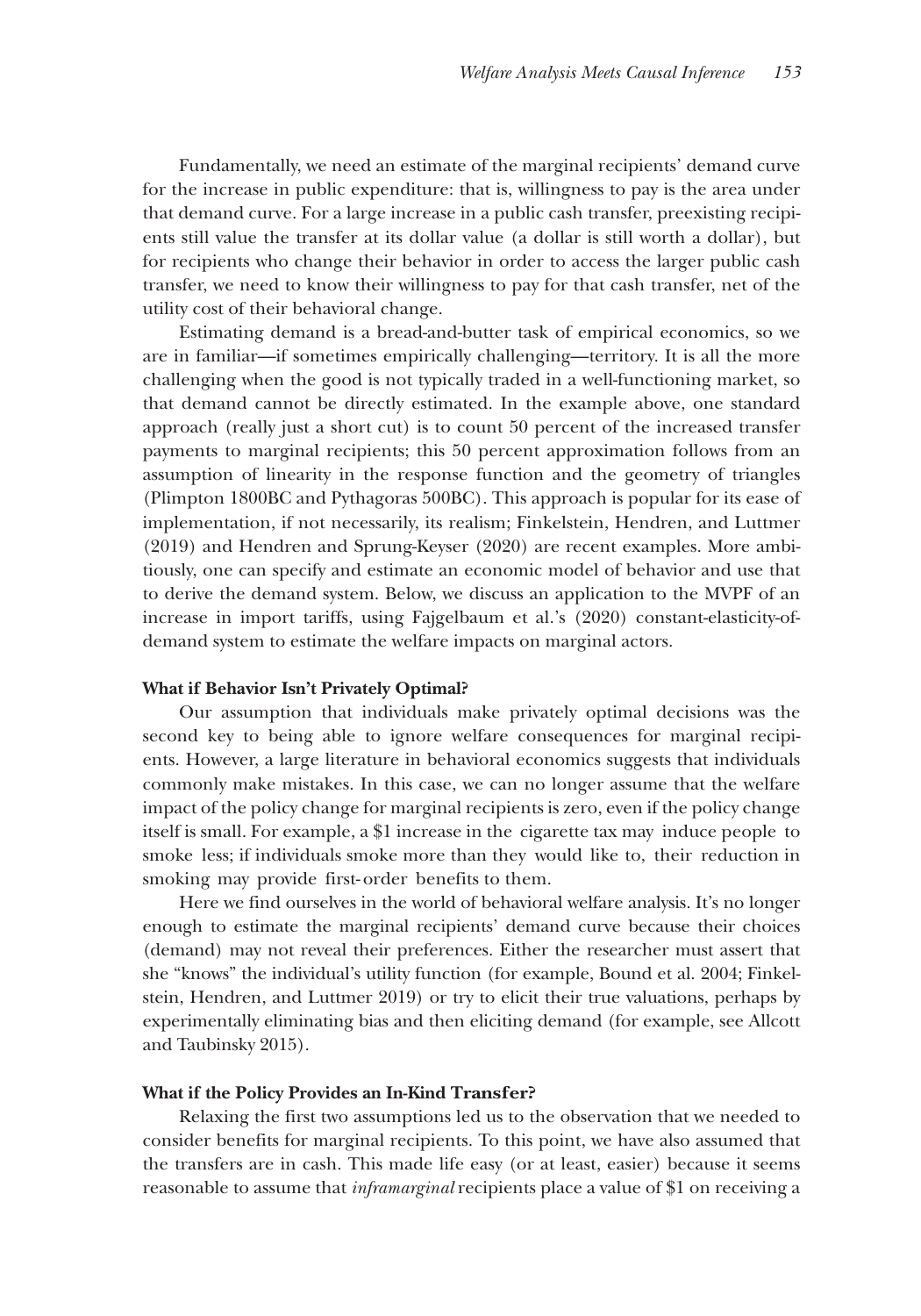cash transfer of \$1. However, it is not obvious how inframarginal recipients value a \$1 increase of spending on in-kind assistance. In-kind transfers in the form of health care, education, housing, job training, and food are a substantial share of government expenditures in the United States and in other high-income countries (Currie and Gahvari 2008).

Consider an increase in \$1 of government spending on an in-kind benefit, such as additional government spending per pupil at public universities. Because we can no longer assume that the mechanical cost is valued by infra-marginal recipients dollar for dollar, we need to estimate the willingness to pay by infra-marginal recipients out of their own income per dollar of the in-kind benefit, *W*. The more general formula for the MVPF is then:

$$
\text{MVPF}^{\text{inkind}} = \frac{W}{(1 + FE)}.
$$

Here, *W* denotes the willingness to pay per infra-marginal recipient for the increased spending on their education. In the cash case, we knew that  $W = 1$ ; \$1 of expenditures in the form of a dollar transfer is valued at \$1 by those who didn't change their behavior to receive it. But an in-kind transfer might be valued at less than the expenditure on it (in other words,  $W < 1$ ), if it causes the infra-marginal recipients to consume more of the in-kind good than they would if given cash. Alternatively, an in-kind transfer might be valued at more than the government expenditure on it (in other words,  $W > 1$ ) if the government can provide the good at lower cost than is available on the private market.

Estimating *W* can be relatively straightforward if the transferred good is also traded in the market at observed prices. In that case, estimating the demand curve for the good among the infra-marginal recipients gives us *W*. But inferring *W* becomes considerably more challenging when the expenditure is on an in-kind good or service that is not traded in a market--for example, increases in spending in public school, spending used to reduce pollution, or expanded public health insurance.

Of course, the empirical challenge of estimating willingness to pay when demand is not directly observed is not specific to the MVPF framework. Any form of welfare analysis must grapple with how to estimate the monetized value of specific goods and services. Fortunately, a range of techniques have been productively employed. One is to infer willingness to pay from other market transactions—such as wages if the good is bundled into workplace amenities, or house prices if the good is concentrated locally (for example, Rosen 1974; Greenstone 2017). Another is to calibrate (a fancy word for "make up") a utility function for the goods delivered. This approach has been used, for example, in the literature valuing increased generosity of public unemployment insurance benefits (for example, Gruber 1997) or expansions of public health insurance eligibility (Finkelstein, Hendren, and Luttmer 2019). Another option is for the researcher to ask hypothetical questions to elicit the willingness of individuals to pay for a private good, such as health insurance (for example, Krueger and Kuziemko 2013). Yet another approach is to offer the good at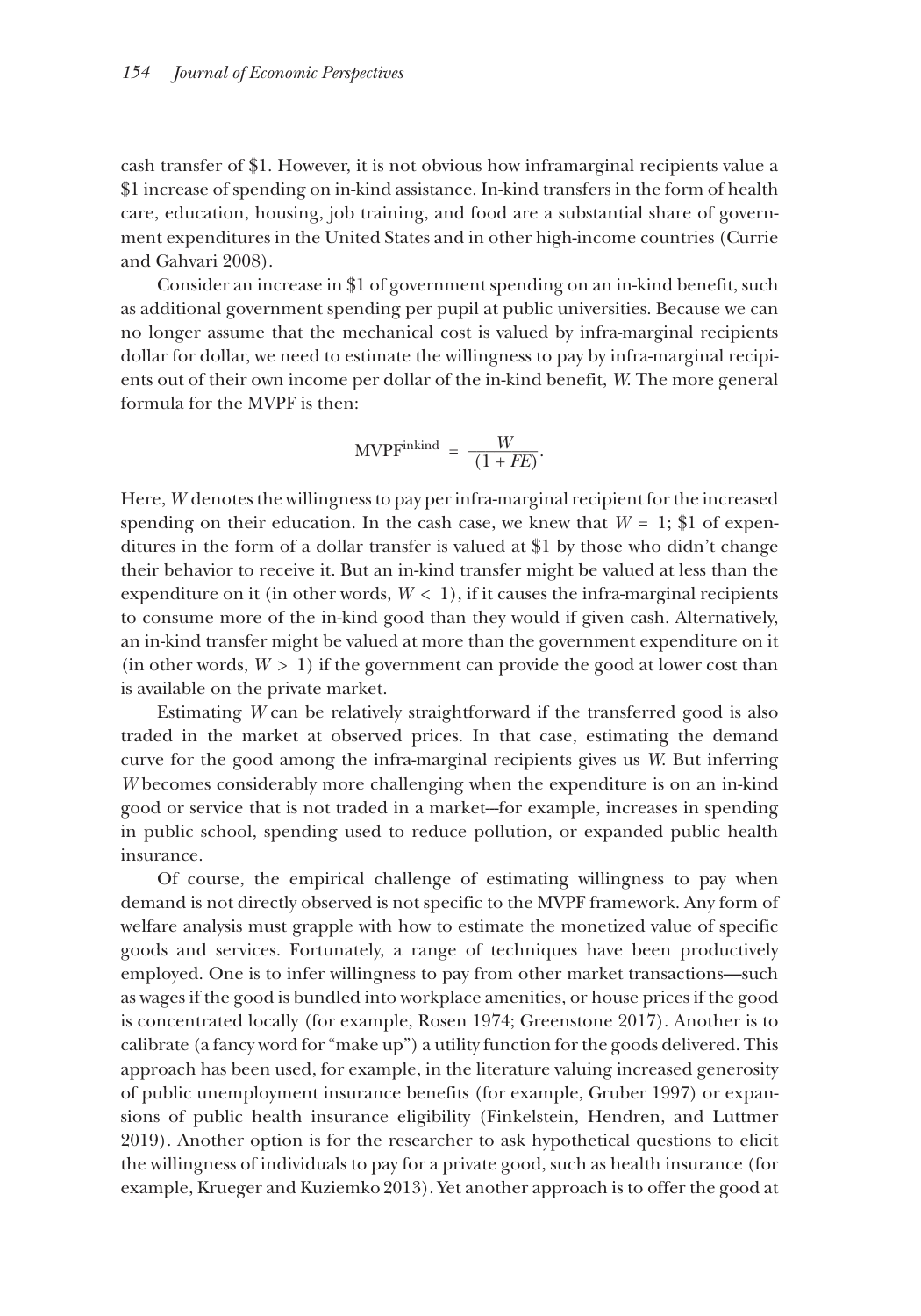randomized prices and thus estimate willingness to pay directly, as Fischer, Frölich, and Landmann (2018) did for eliciting the value of health insurance in rural Pakistan. Finally, researchers can estimate the benefits of the policy itself and then attempt to monetize these benefits. For example, improvements in test scores are frequently mapped to monetary values through the relationship between test scores and earnings (as in Kline and Walters 2016) and researchers monetize estimated health benefits by relating their estimates to the value of a statistical life or a qualityadjusted life year (as in Currie and Gruber 1996; Goodman-Bacon forthcoming).

#### **External Effects of Policies**

So far we have (implicitly) focused on policies that have effects only on their intended recipients. However, many policies have indirect effects beyond the obvious beneficiaries. For example, health insurance subsidies to low income individuals may reduce uncompensated care costs to hospitals and therefore provide benefits to hospital shareholders as well (Garthwaite, Gross, and Notowidigdo 2018). A tax on carbon may affect not only those who use fossil fuels, but also those who benefit from reduced global warming. Vaccine subsidies may provide benefits not just to those receiving the vaccine, but also to those who do not obtain the vaccine and yet benefit from the reduced spread of a virus.

The MVPF framework readily captures these effects. The key extension is to measure the willingness to pay of everyone in the population affected by the policy, including those indirectly affected by the change in the policy. The formulas remain the same as in the above examples, except that the estimation of willingness to pay for inframarginal individuals now includes people who are not direct recipients of the policy.

For example, consider the MVPF of a \$1 subsidy to the price of vaccines, which presumably generates positive (health) externalities on the population. As before, the mechanical cost of the subsidy is simply \$1 times the number of infra-marginal recipients (*I*) who were already receiving the vaccine. The fiscal externality (*FE*) cost includes any impact of the subsidy on the government budget, for example, through changes in health which may affect other publicly-financed health care expenditures or changes in labor market participation and productivity which may affect income tax revenue.

What about the benefits of this \$1 subsidy to vaccines? The group of inframarginal recipients who were already getting the vaccine value the \$1 decrease in its price: \$1. Again, the group of marginal recipients who choose to get the vaccine because of the price reduction have no net welfare change because they are indifferent between not receiving the additional subsidy and not changing behavior, or receiving the additional subsidy and changing behavior (under the assumption that they were already behaving in a privately optimal manner). However, the fact that these individuals become vaccinated may generate external effects on the health of the rest of the population. The magnitude of these welfare effects depends on the magnitude and the sum total of any benefits (positive or negative) for the externally affected population from the increased vaccination of marginal recipients,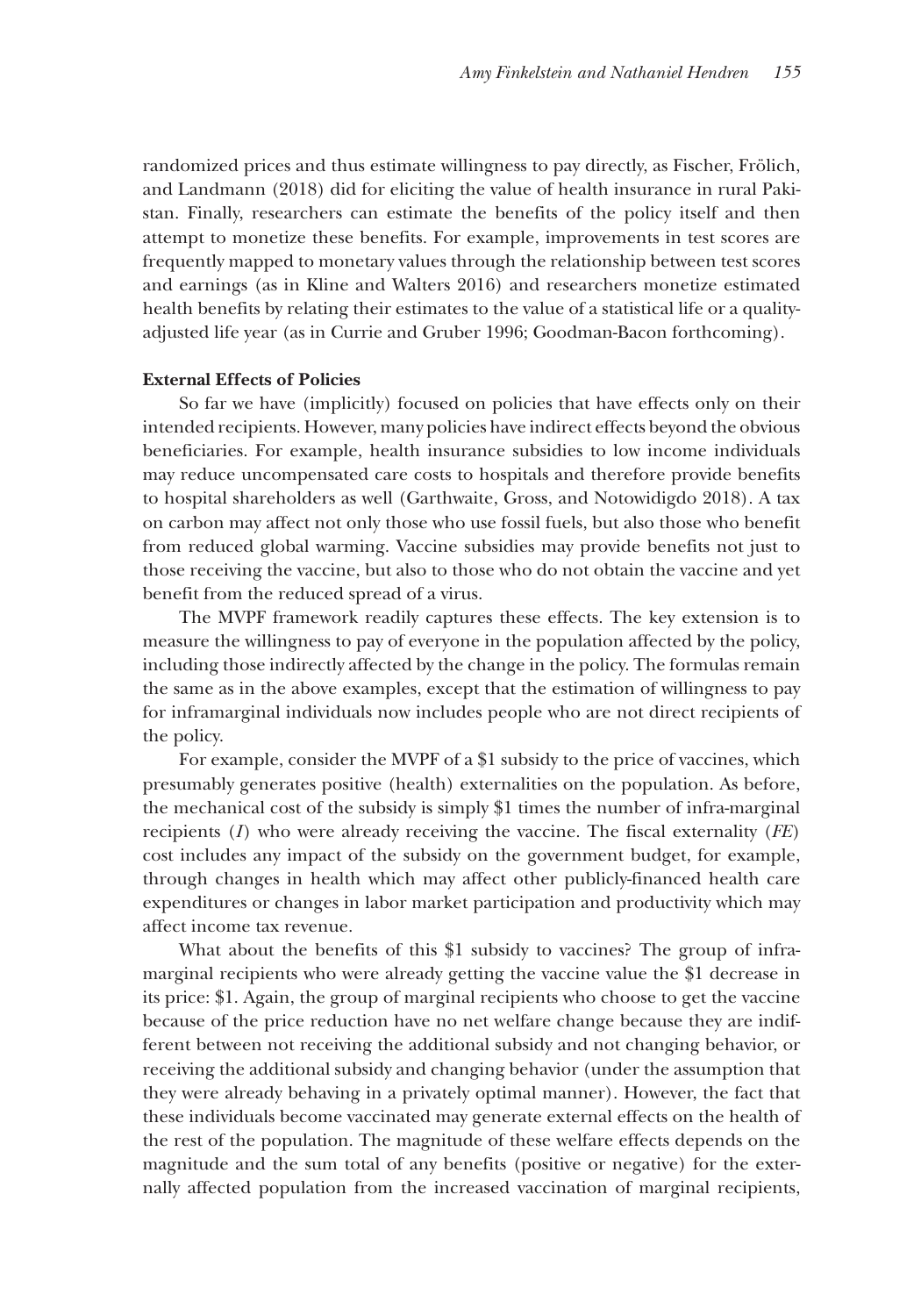as measured by the externally affected population's willingness to pay; this is not equal to 1 but rather captures their willingness to pay for the marginal beneficiaries to be subsidized to obtain the vaccine. The more others benefit from the vaccine, the higher the MVPF. One would need to estimate the willingness to pay for nonrecipients and calculate the numerator as the average willingness to pay across the infra-marginal recipients (those who value the subsidy at \$1) and the externally affected population (those who value the increase in the number of people receiving the vaccine by some amount *W* that would have to be estimated).

In contrast, a \$1 subsidy on carbon emissions could have negative externalities. This means the MVPF of a carbon subsidy will be lower than it would be in the absence of these externalities. In this sense, carbon taxes will impose less welfare loss on individuals per dollar of government revenue raised—it will be a more desirable tax than in the absence of the externalities.

### **Frequently Asked Questions**

### **Why Doesn't Welfare Analysis Have to Think about How Policies Are Financed and the Distortionary Costs of Taxation (as in the Marginal-Cost-of-Public-Funds Approach)?**

As we mentioned near the start of this paper, a common approach to welfare analysis is to try to measure the benefits of a policy change and then compare this to "the cost" of raising revenue to pay for the policy, which in turn is commonly defined as expenditures on the policy multiplied by 1 plus "the" marginal cost of public funds. Conventional wisdom usually places this cost somewhere between 0.3 (Poterba 1996) and a more conservative 0.5 (Heckman et al. 2010). In short, the marginal cost of public funds approach seeks to account for the distortionary cost of raising the tax revenue to finance that expenditure. Presto: welfare analysis.<sup>5</sup>

Most commonly, the marginal cost of public-funds approach imagines that the revenue for an expenditure is raised through a linear tax on income that leads to distortions in behavior. However, it has been recognized that this is not the only way to raise revenue, and as a result, there is no single marginal cost of public funds (Kleven and Kreiner 2006). The marginal cost of funds will vary depending on whether we increase taxes on the rich or reduce transfers to the poor. For some taxes, such as carbon taxes, the marginal cost of public funds is potentially negative because taxing carbon can have large benefits in the long run that offset its costs today.

By contrast, an attraction of the MVPF approach is that it severs spending analysis from revenue-raising analysis. We can then think separately about the MVPF both of the spending policy and of various policies to finance it—including reduced spending on other policies, increases in specific taxes, or deficit financing. Thus, the MVPF approach "closes the budget constraint" by comparing two MVPFs to

<span id="page-10-0"></span> $5$ Of course, usually some of the costs are just transfers, and those only should be multiplied by 0.3, not 1.3. Presto: "Insightful" public finance seminar comment.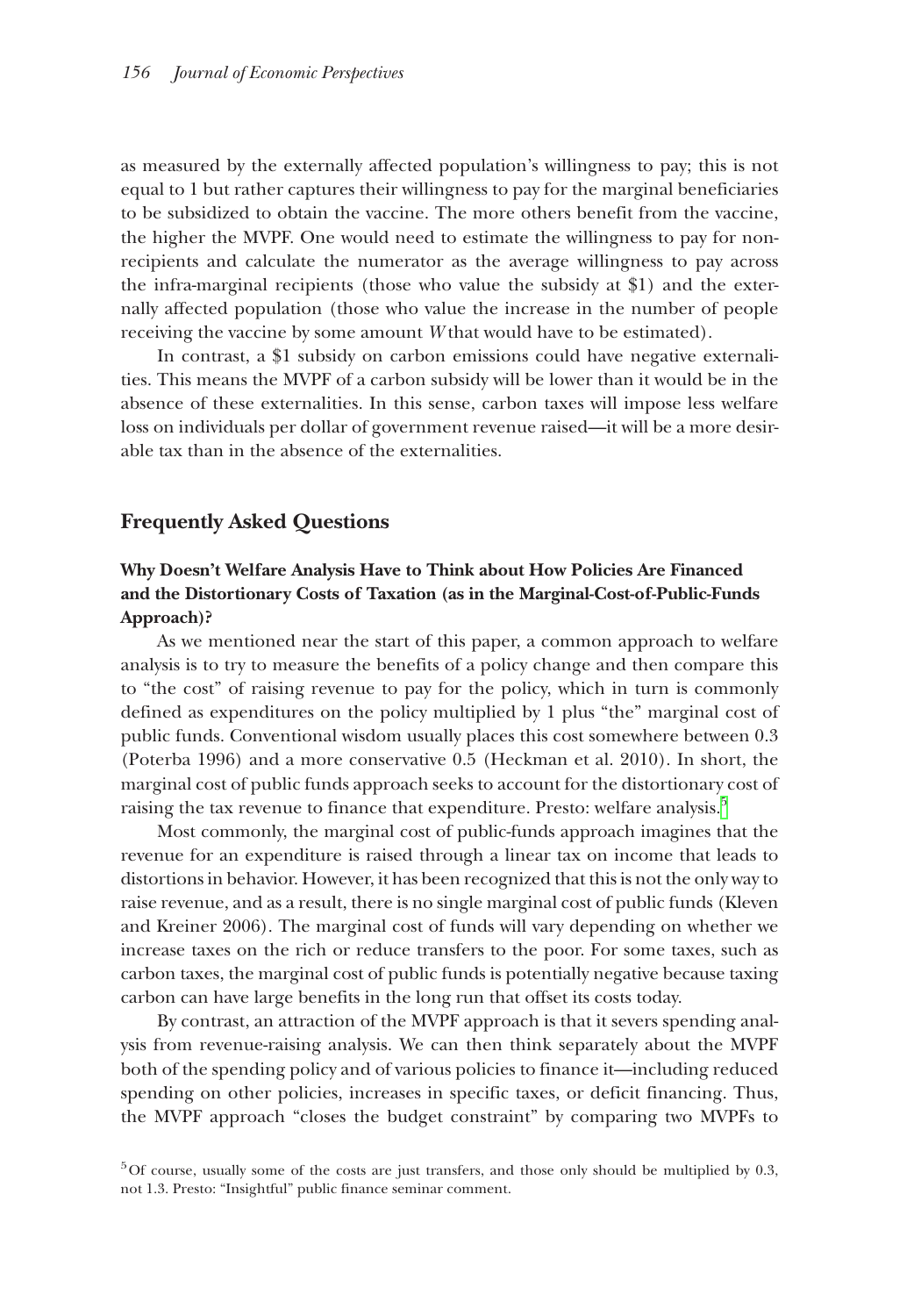form (hypothetical) budget-neutral policies rather than assuming a specific form of (hypothetical) financing for the policy, as the MVPF does.

### **Why Don't Researchers Need to Estimate Income and Substitution Effects of the Policy Separately (as in the Marginal-Excess-Burden Approach)?**

The other common approach in public finance to welfare analysis is the concept of the deadweight loss of a policy (due to Harberger 1964) and its extension to marginal deadweight loss—also known as marginal excess burden (due to Auerbach 1985; Auerbach and Hines 2002).

The marginal excess burden of a tax change is commonly defined as the welfare impact of conducting the policy and simultaneously requiring that the beneficiaries pay for it through individual-specific, lump-sum transfers (Auerbach and Hines 2002). Because the conceptual experiment involves not only the policy envisioned but also these compensatory transfers, calculating marginal excess burden requires measuring the "compensated" response to the policy that excludes the income effect.

It is well-known that estimation of the marginal deadweight loss can be badly biased if the uncompensated (Marshallian) demand curve is used to measure consumer welfare, rather than the compensated (Hicksian) demand curve (Hausman 1981). As a result, this literature has been steeped in the view that it is essential to separate out income effects from substitute effects of the policy, which is challenging to estimate. Moreover, this approach is based on an unrealistic thought experiment in which individual-specific, lump-sum taxation (a policy instrument that doesn't exist) is used to finance the policy. Once again, the distinction between the MVPF and the marginal excess burden approach comes down to how the budget constraint is closed; here, the marginal excess burden approach imagines hypothetical lump-sum taxes, whereas, as discussed earlier, in the MVPF approach, one compares MVPFs of two policies to form hypothetical budget-neutral policies.

### **How Does the Marginal Value of Public Funds Framework Account for Policies that Affect a Diverse Group of Beneficiaries?**

Policies rarely affect a homogenous group of people. Once there are different kinds of beneficiaries to a policy (either because the direct recipients are a heterogeneous group or because of external effects), welfare analysis needs to take account of the fact that societal preferences over transferring resources to different groups may differ. In terms of the example we discussed above, the beneficiaries of a subsidy for health insurance to low-income consumers may include not only the low-income recipients, but also hospital shareholders.

When a policy affects diverse groups, the MVPF is still constructed as previously described. However, it becomes more difficult to think about whether an MVPF of 0.8 or 1.3 is "good" or "bad." To do so, one wants to take account of societal preferences toward the various recipients *within* the group of beneficiaries of a policy. If (for the sake of concreteness) one places lower social value on providing benefits to hospital shareholders than to low income individuals, then for a given MVPF, the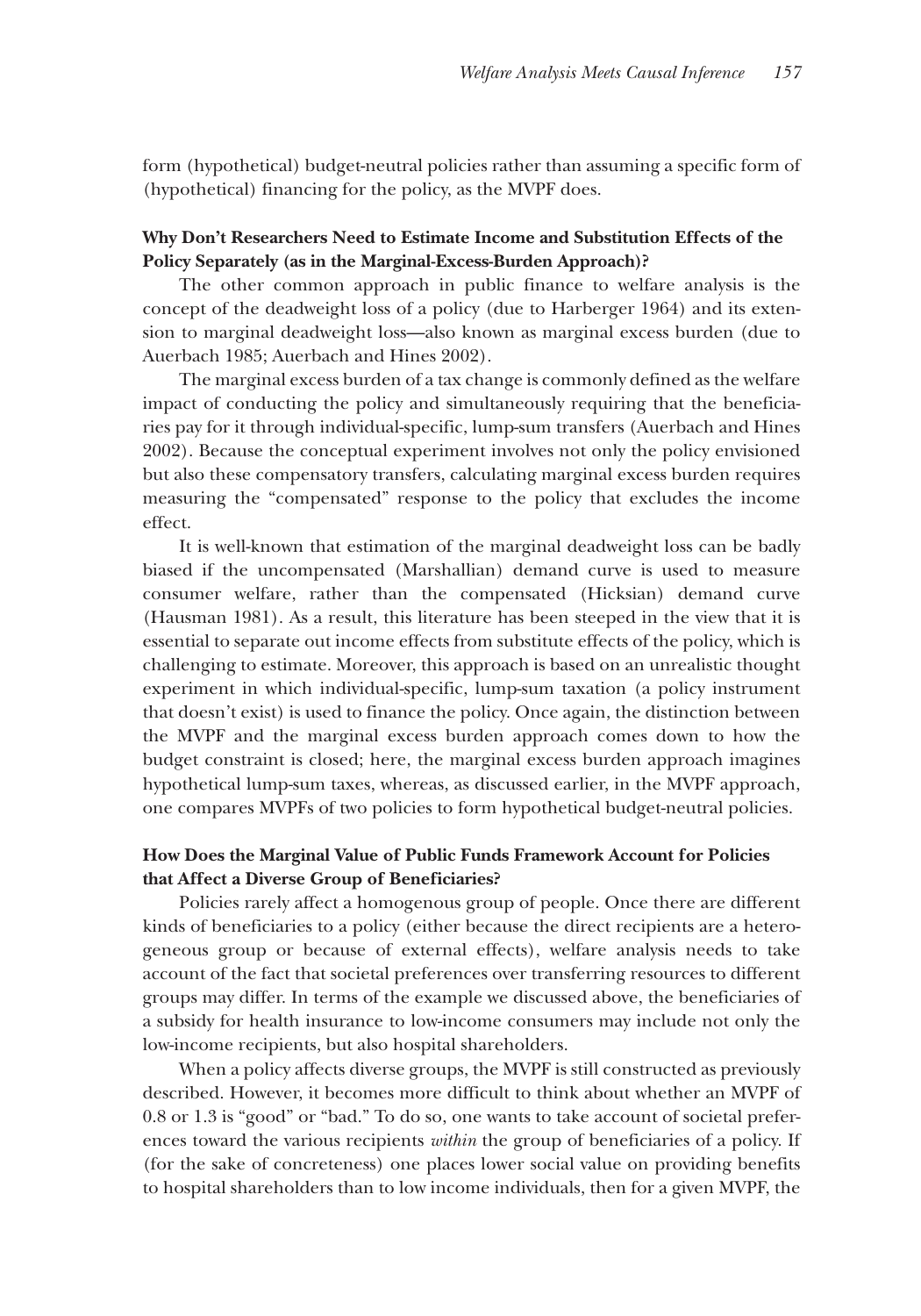policy will be less desirable if more of the benefits accrue to shareholders than if they accrue to low-income recipients.<sup>[6](#page-12-0)</sup>

#### **Isn't This an Old Idea That's Been around for a Long Time?**

Yes. The core ideas of the MVPF are explored in impenetrable detail in Hendren  $(2016)$ , which itself notes that the mathematical definition of the MVPF is not new.<sup>[7](#page-12-1)</sup> It was initially proposed by Mayshar (1990), where it was referred to (incorrectly) as the "marginal excess burden." In related work by Slemrod and Yitzhaki (1996, 2001) and Kleven and Kreiner (2006), it is referred to as the "marginal cost of funds" (or "marginal benefit of projects" in the case of expenditures).

Likewise, the idea of a fiscal externality is not new: It traces back at least to Ramsey (1927), although its crystallization and importance has become more salient recently (for example, Feldstein 1999; Saez 2004; Kleven and Kreiner 2005; Chetty and Saez 2010). Finally, the key insight that when small shifts in incentives lead to behavioral shifts, the net welfare effect on individuals is zero has been used extensively in previous empirical welfare analyses, including Harberger (1964). Our desire to clarify and illustrate the approach lies not in its novelty but in its usefulness: the fundamental novelty of the MVPF approach is not its mathematics, but its empirics: it relies on the causal effects of the policy and therefore provides a path to welfare analysis that leverages the tools generated in the credibility revolution.

### **Applications**

In this section, we aim to reinforce the ideas behind the MVPF approach, as well as the usefulness of this approach, by giving some examples of how it has or can be applied in a variety of fields.

#### **Income Tax Rates**

A classic question in public finance concerns analysis of changes in marginal income tax rates. The MVPF of a tax cut that targets a particular income group tells you the welfare gain to those beneficiaries per dollar of net cost to the government. The benefits (numerator) of a tax cut are straightforward: cutting taxes by a dollar increases welfare by a \$1 (that is, \$1 is valued at \$1 by individuals who would be in that income group even without the tax cut). This \$1 valuation requires us

<span id="page-12-0"></span><sup>6</sup>Formally, Hendren and Sprung-Keyser (2020) show that one needs to use the incidence-weighted average social welfare weight when comparing MVPFs across policies.

<span id="page-12-1"></span><sup>7</sup>With apparently little sense of irony, Hendren (2013) notes in the working paper version: "Relative to [the existing] literature, the primarily contribution of this paper is a clarification." In turn, the current article is a revised version of a teaching note (Finkelstein 2019) in which the mathematical derivations of the MVPF is attributed to Hendren (2016), because it is apparently a natural tendency to attribute an idea to the source from which one learned it. Finkelstein learned this tendency from Scott Stern—we therefore wish to cite Scott appropriately here.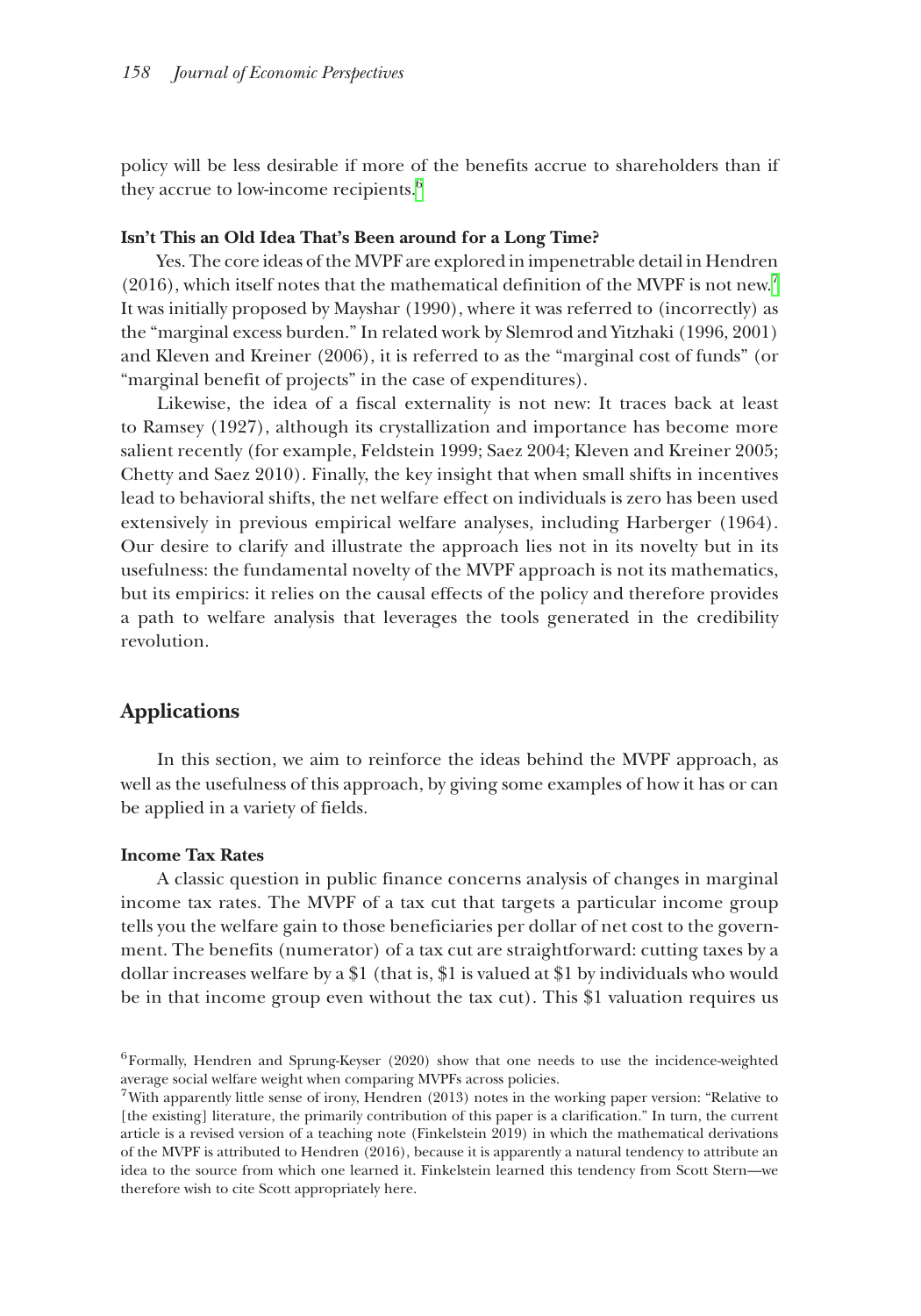to assume that individuals are making privately optimal decisions so that we can ignore any benefits to marginal recipients who change their behavior in response to the tax cut.

The cost of the tax cut is the sum of the mechanical cost and the fiscal externality. The mechanical cost of the tax cut—that is, the cost per inframarginal recipient, holding behavior constant—is a dollar. The fiscal externality of the tax cut is how the tax cut affects the government budget. Possible behavioral responses may include changes in labor supply and changes in the use of tax sheltering strategies, among others. The key is the elasticity of taxable income (and hence tax revenue) with respect to the tax rate (Feldstein 1999).

This causal object has been the subject of a vast empirical literature in labor economics and public finance. For example, drawing on existing causal estimates of various tax reforms, Hendren and Sprung-Keyser (2020) estimate that for every \$1 of revenue raised from the 1993 tax increase on top earners, the government lost \$0.46 in revenue from behavioral responses that reduced top earners' taxable income. Therefore the net "cost" of the tax increase on the government budget (mechanical cost of plus fiscal externality of −\$0.46) is \$0.54, for an MVPF of 1.85  $(= 1/0.54)$ . The parameter for a tax increase can be used in reverse to think about a tax cut: that is, a dollar of tax cuts on high earnings costs less than its mechanical cost of a dollar because increases in labor supply (or decreases in tax shelters), increase taxable earnings and tax revenue. The MVPF of a tax cut on top earners is greater than 1 because \$1 in tax cuts generates \$1 in benefits but costs less than \$1 due to the negative fiscal externality.

Indeed, if the fiscal externality of a tax cut at the top is less than –1, then we are on the "wrong side" of the Laffer curve. Cutting tax rates raises revenue, and the tax cut "pays for itself." Hendren and Sprung-Keyser (2020) calculate that the fiscal externality from the Reagan tax cut of 1981 was −1.51, so that the tax cut "paid for itself"—although they caution that there is a wide degree of statistical uncertainty in the estimates of the behavioral response (for example, they can't statistically reject an MVPF of 1).

By contrast, a tax cut at the bottom of the income distribution—say, in the form of an increase in the Earned Income Tax Credit—has a different fiscal externality. When individuals at the bottom of the income distribution enter the labor market, they impose a negative externality on the government budget by taking EITC benefits (which increase government spending), but a positive benefit by taking less in transfers that would go to those with lower incomes (in the form of welfare, food stamps, and other benefits). On net, the calculations in Hendren and Sprung-Keyser (2020) suggest the reduction in transfer payments slightly outweighs the increased EITC costs, so that a \$1 mechanical increase in the EITC leads to a fiscal externality that reduces net government costs by .08. This implies an MVPF of  $$1.12 \left(=1/(1-.08)\right).$ 

It is perhaps not surprising that the MVPF appears to be lower for a tax cut to the poor than to the rich: this outcome is what would be expected in an optimal tax system set by a planner that places greater social welfare weight on the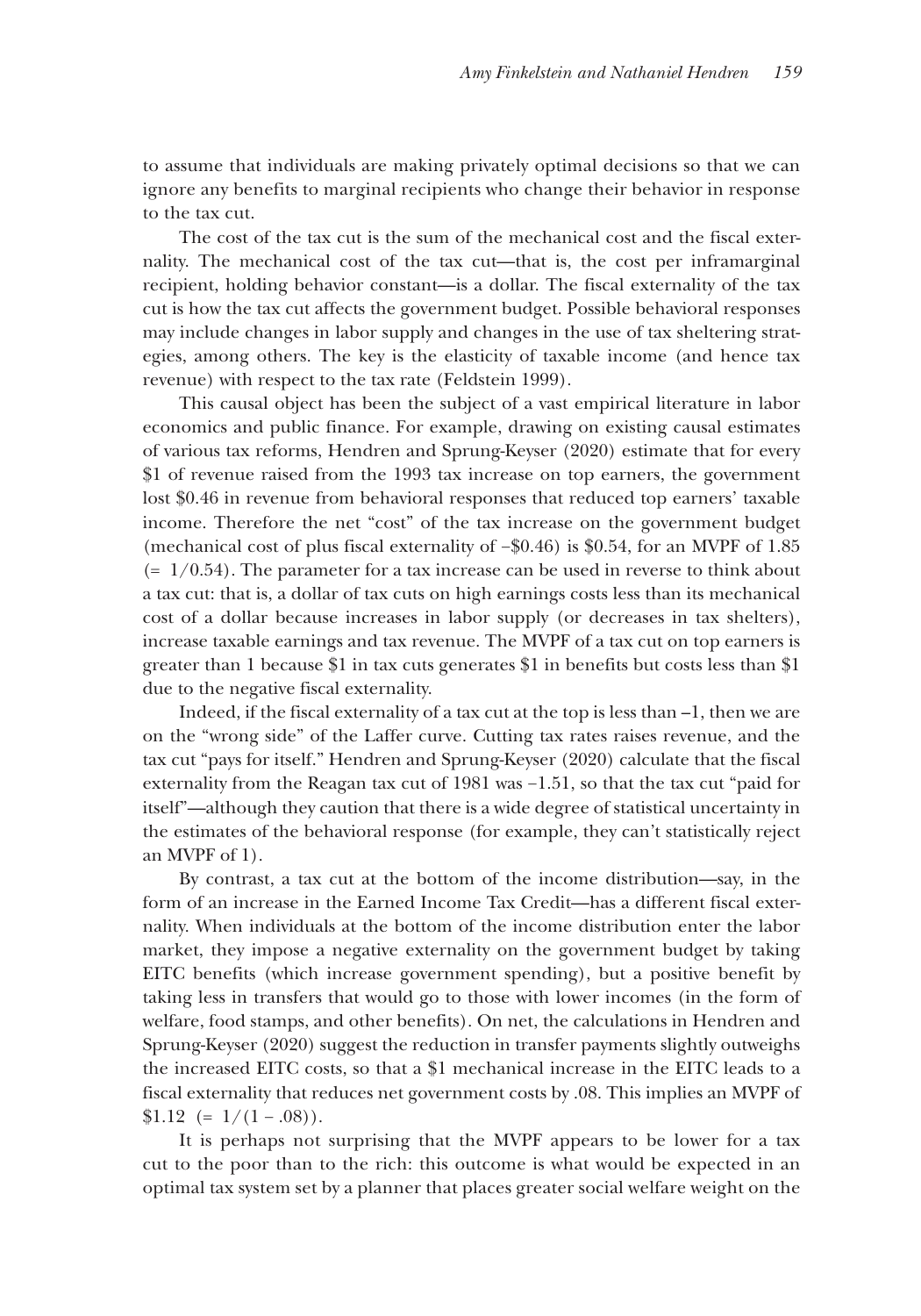marginal value of resources for the poor than the rich. The "bang for the buck" is higher for tax cuts at the top than the bottom, but tax cuts at the top may not be desirable given the greater social value of resources at lower incomes. It is cheaper to raise revenue from the poor, but this of course has adverse distributional implications.

#### **Education**

The government is a large provider and funder of education, especially primary schooling. How do we calculate the MVPF for an increase in school funding? To illustrate this, consider the work of Jackson, Johnson, and Persico (2016), who study the effect of K–12 school spending on children's long-run outcomes. They use variation from school finance equalizations to show that increased spending led to an increase in children's earnings trajectory over their life cycle.

To calculate the MVPF in this context, first consider the costs to the government of the policy. There is the upfront cost from increased school spending. This is offset, however, by any increases in future tax revenue paid by the children as a result of their increased earnings. Hendren and Sprung-Keyser (2020) translate the estimates from Jackson, Johnson, and Persico (2016) into a projection of lifetime tax revenue paid. They find that this increase in tax revenue is actually sufficient to cover the initial spending on education (accounting for real government interest rates of 3 percent—which is of course an assumption), so that the net cost of the policy is negative. This implies an infinite MVPF, regardless of the size of the willingness to pay for the policy; as long as willingness to pay is positive (in other words, the children are personally better off from the additional spending), the policy increases welfare without costing the government any money. As a result, we can skirt the more conceptually and empirically challenging task of estimating the willingness to pay for this increase in education spending; we discussed potential approaches to estimating willingness to pay for in-kind transfers in the extensions section earlier, but are glad not to have to actually implement them here.

More generally, Hendren and Sprung-Keyser (2020) have provided a "library" of estimates of the MVPF for over 100 US expenditure policies, including changes in spending on education, job and vocational training, housing subsidies, food stamps, health insurance, and many more. It would be a useful task to develop a comparable MVPF "library" for public expenditure programs in other countries.

#### **De-Worming**

The educational example above assumes the only beneficiaries from the expenditures are the individual students themselves. However, many government programs can have externalities onto others. In the education example, expanded education may increase the earnings of the rest of the population through complementarities in production (leading to a higher MVPF). Conversely, some of the estimated wage gains may come from sorting/signaling and therefore impose negative externalities on others (leading to a lower MVPF).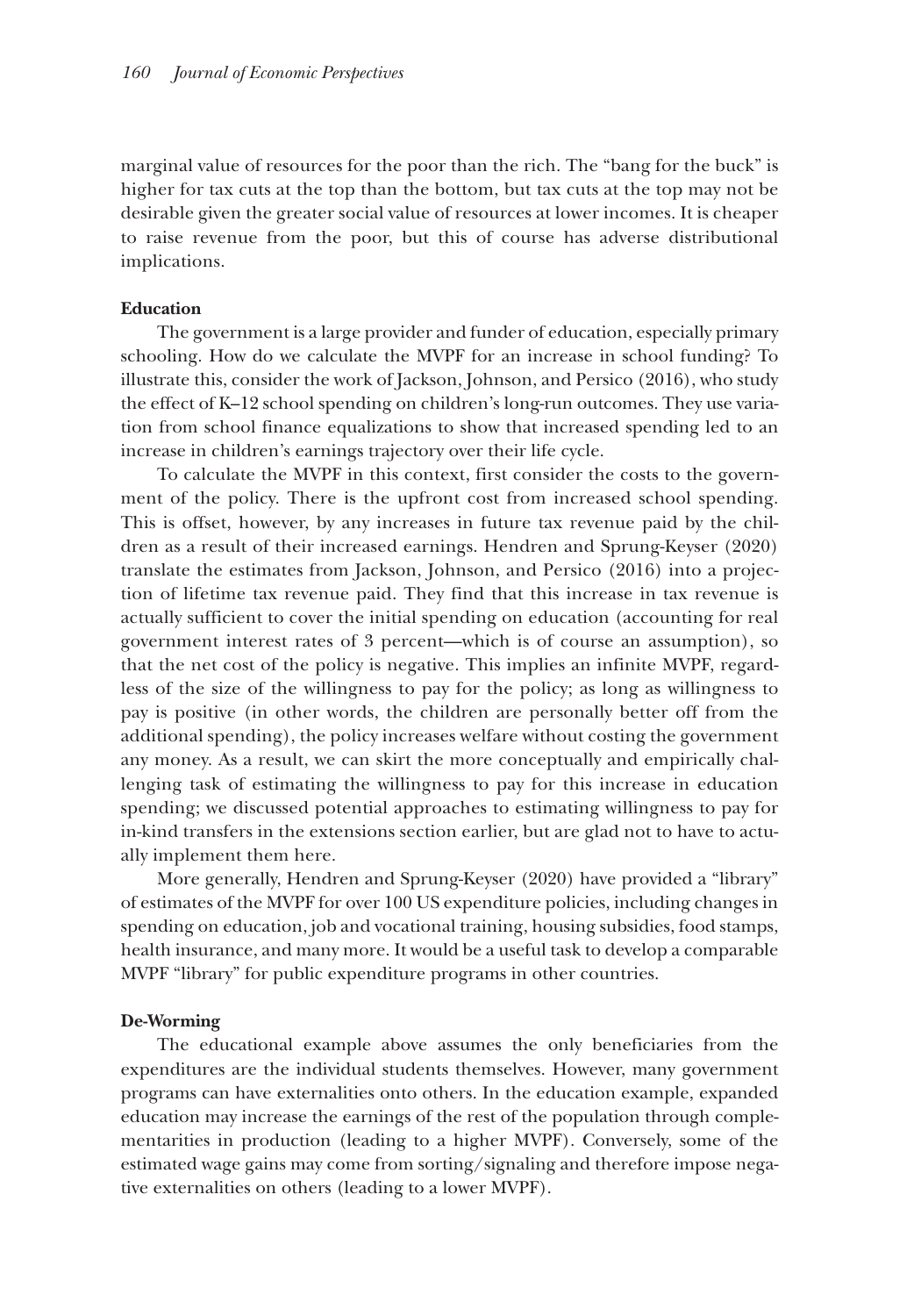Here, we provide a specific example of how such externalities are incorporated into the MVPF framework in the context of a health policy implemented in a developing country. This example is due to Baird et al. (2016), who study the impact of school-based de-worming treatments in Kenya. They document that these treatments led to improvements in health and long-run earnings for the children in these schools. In addition, the treatments also provided benefits for students in neighboring primary schools—who did not receiving the de-worming treatment through reductions in transmissions of infection.

Computing the MVPF in this case would therefore involve measuring the willingness to pay for the treatments not only for the children who were directly treated (and their families/communities) but also people in the neighboring areas who also saw improvements in their health (and school attendance rates). We discussed this earlier when we talked about the possibility that policies may have external effects beyond the direct recipients. However, as with the Jackson, Johnson, and Persico (2016) estimates of spending on K–12 education in the United States, Baird et al. (2016) estimate that the net-cost to the government of de-worming is negative: the long-run tax revenue from increased earnings in adulthood is sufficient to cover the government cost of the de-worming efforts. Once again, we are spared having to calculate the willingness to pay for in-kind transfers. Given the estimated effects, de-worming policy has an infinite MVPF and is a win-win for the government and its citizens. Of course, in other settings where net costs are positive, one would have to estimate the affected individuals' willingness to pay for the de-worming using the methods for estimating willingness to pay for in-kind transfers that we discussed earlier.

### **Import Tariffs**

A classic question in international trade concerns the welfare consequences of import tariffs, such as the 2018 tariffs imposed by the United States on goods from China (Fajgelbaum et al. 2020; Cavallo et al. 2019; Amiti, Redding, and Weinstein 2019a). We consider the MVPF of an increase in import tariffs from the perspective of the home country. We therefore ignore any costs or benefits for other countries ––this could, of course, be incorporated.

To begin, suppose that an increase in tariffs does not lead to a domestic price change, and there are no retaliatory responses by foreign governments to their tariffs. In this case, a \$1 increase in tariffs leads foreigners to pay \$1 more in taxes and imposes no costs on domestic citizens. With no change in domestic prices, the willingness to pay by residents in the home country will be zero, resulting in an MVPF of zero. From the home country's perspective, the tariff would be an effective way of raising revenue—or, equivalently, an import subsidy would be a poor use of government revenue.

More commonly though, tariffs increase domestic prices. Indeed, Fajgelbaum et al. (2020), Cavallo et al. (2019), and Amiti, Redding, and Weinstein (2019a) all find that the 2018 tariffs were passed-through in full to domestic prices; in other words, domestic prices went up by the amount of the tariff. In terms of the "benefits"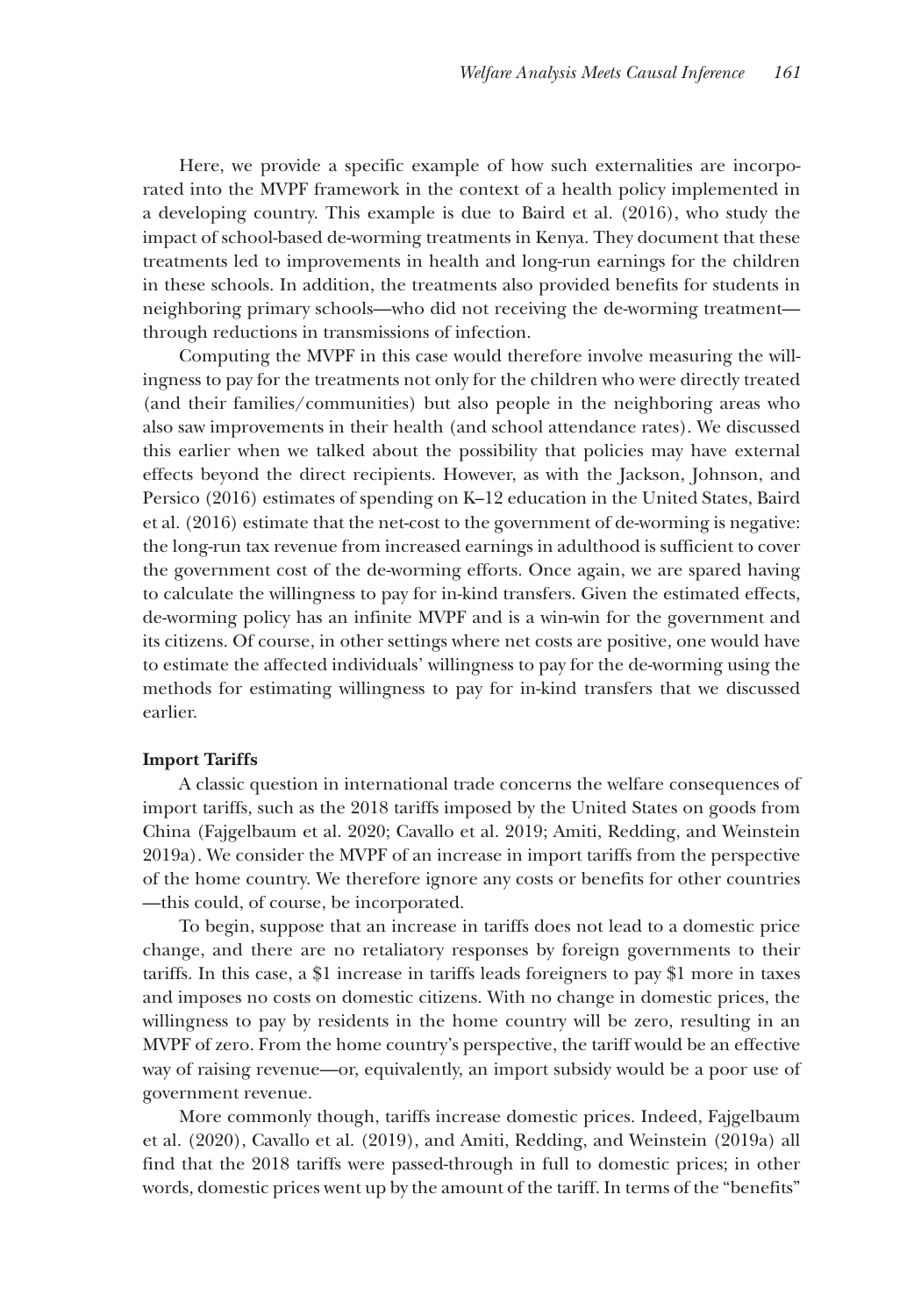to US consumers (that is, their willingness to pay to avoid a price increase), individuals would be willing to pay \$1 to avoid an increase in prices of \$1. If demand for other goods is not affected by the tariff on imports, the "benefits" of the tariff are \$1. (Actually, it's −\$1, but the denominator will also be negative so they will cancel. Taxes and subsidies on the same good(s) have the same MVPF.)

Turning now to costs, one can think of the tariff as a tax on imported goods, so there is a mechanical cost proportional to the current expenditure on imported goods. But, there is also a potential negative fiscal externality if the tariff reduces consumption of imported goods; the fiscal externality is the impact of this behavioral response to the tariff on tariff revenue. In this case, the net revenue raised by the policy will be less than the mechanical cost. To calculate the fiscal externality, we need a causal estimate of the elasticity of imports with respect to the tariff.

Amiti, Redding, and Weinstein (in this journal, 2019a) estimate that the total government revenue raised by the 2018 tariffs is \$15.6 billion; this includes the sum of a mechanical cost of \$32 billion and the negative fiscal externality of −\$16.4 billion. If the tariff were thought of as "small," the benefits would simply be equal to the mechanical cost of \$32 billion; domestic consumers' willingness to pay for \$32 billion in revenue is just the increase in revenue, so the MVPF would be simply  $$32/15.6 = 2.05$ . But \$32 billions is not small. We are now in the world we discussed above: "what if the policy changes are large?" and must try to estimate willingness to pay for non-marginal policy changes.

The approach that Amiti, Redding, and Weinstein (2019a) take is in the spirit of the famous Harberger (1964) triangle: while the first dollar of the tariff raises revenue proportional to \$32 billion, as one raises the tariff further, consumers who choose to consume fewer imported goods are less affected by further increases in the tariff. As a result, the last dollar of the tariff imposes a welfare cost of \$15.6 billion in contrast to the initial \$32 billion. Assuming consumers substitute away from imported goods in a linear fashion, this implies that half of the reduction in tax revenue due to behavioral responses of \$16.4 billion is "valued" by consumers. This implies a willingness to pay to avoid the tariffs of \$32 billion – \$8.2 billion = \$23.8 billion. Putting this together implies an MVPF of  $23.8/15.6 = 1.5$ . Every \$1 raised by the government imposes a \$1.50 (that is, \$23.8 billion/\$15.6 billion) negative benefit on US consumers.

A further concern from a domestic perspective is that raising tariffs leads to a change in prices of exported goods through terms-of-trade effects. Fajgelbaum et al. (2019) use a trade model to capture the spillover effects of price changes onto substitutes and complements for each product and conclude that US individuals would have been willing to pay a total of \$41.6 billion to avoid the increase in tariffs. This differs from the Amiti, Redding, and Weinstein (2019a) number both because it incorporates spillover effects of price changes and because of various implementation choices. Likewise, they estimate a different impact of the tariff on net revenue of \$34.3 billion. This implies an MVPF of 1.2 (that is, \$41.6 billion/\$34.3 billion), so that every \$1 of government revenue raised imposes a \$1.20 welfare loss on the domestic population because of increased prices and reduced export demand.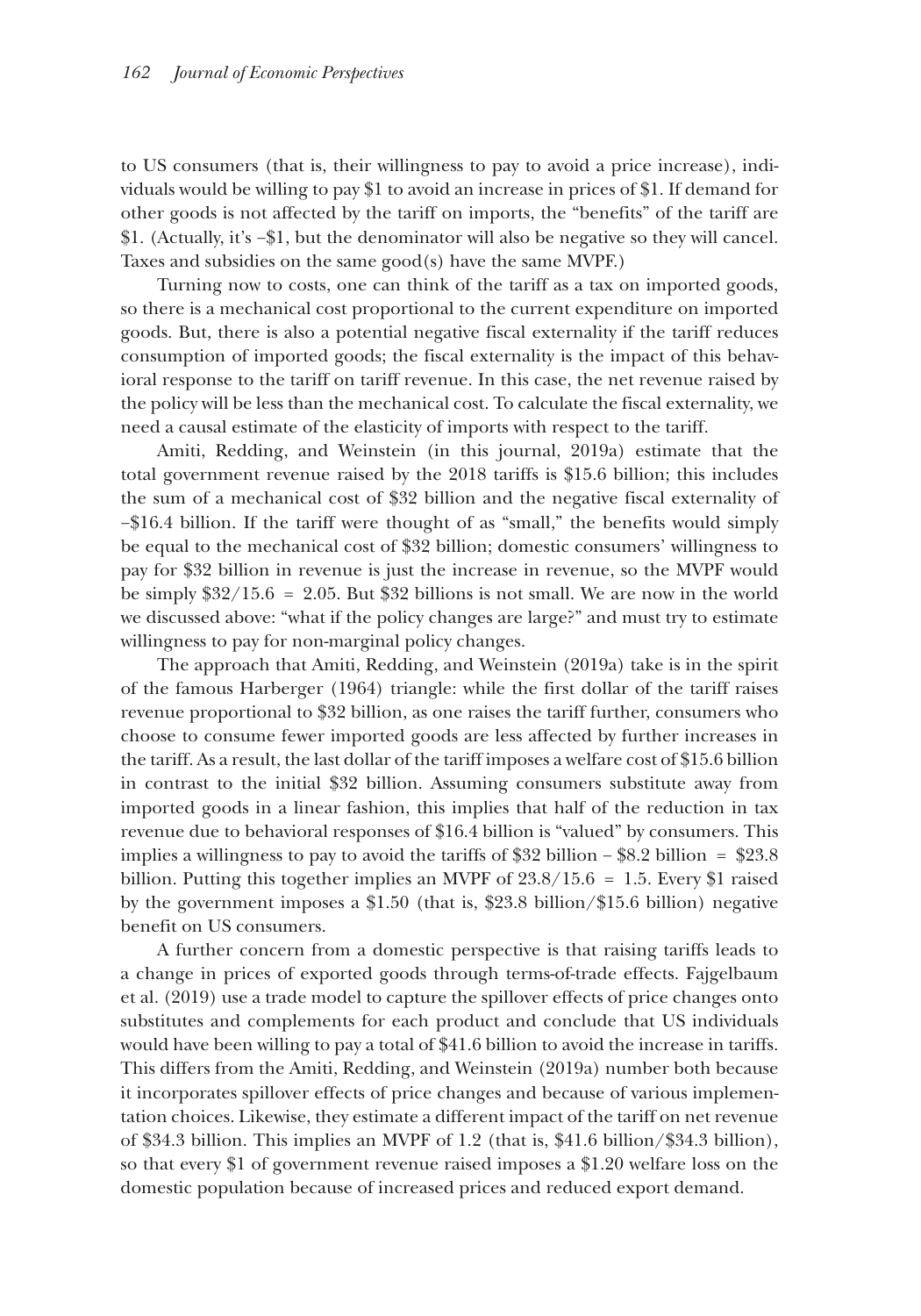Interestingly, these implied MVPFs of 1.2–1.5 for tariffs are in a range similar to that of raising revenue through the income  $tax$ .<sup>8</sup> Of course, remember that we have not considered potential policy responses by other countries in the form of a trade war, which would negatively affect domestic consumers in a way we have not captured (but in principle could).

### **Government Procurement Policy**

A classic question in industrial organization considers the optimal design of government procurement contracts (Laffont and Tirole 1993). Empirical researchers have studied public procurement contracts for highways (Lewis and Bajari 2014), defense (Carril and Duggan 2018), health insurance (Decarlois 2015; Cabral, Geruso, and Mahoney 2018), durable medical equipment (Ji 2019), and other goods.

In this case, the MVPF measures the monetary benefit of a change in procurement contract per dollar increase in public costs. To be concrete, consider an increase in the government payment to private insurers to provide insurance coverage to elderly individuals through the Medicare Advantage program. In the United States, individuals eligible for Medicare—the public health insurance program for elderly and disabled individuals—can choose between the publiclyprovided, fee-for-service Traditional Medicare program and obtaining subsidized coverage through their choice of a privately-provided Medicare Advantage insurance plan. About 30 percent of the 44 million Medicare enrollees choose Medicare Advantage. One key design question for the government is how much to subsidize purchases of these private plans. Cabral, Geruso, and Mahoney (2018) have analyzed the impact of these subsidies empirically. We would like to analyze the MVPF of a \$1 increase in the subsidy per enrollee.

What is the beneficiaries' willingness to pay for a \$1 increase in the subsidy? By now, this should be old hat: inframarginal beneficiaries value the \$1 transfer at a \$1.[9](#page-17-1) Marginal beneficiaries are those who switch from Traditional Medicare to Medicare Advantage in response to the increase in subsidy. Cabral, Geruso, and Mahoney (2018) estimate that every \$1 of subsidy increases Medicare Advantage enrollment by about 0.09 percentage points. We employ the logic that the marginal actors were indifferent between not receiving the additional subsidy and

<span id="page-17-0"></span><sup>8</sup>It is important to mention one caveat about this result: Further increases in the tariff rate may not actually increase government revenue. In Amiti, Redding, and Weinstein (2019b), the authors note that increasing the tariff from 10 to 25 percent on \$200 billion of Chinese imports would lower government revenue, implying an infinite MVPF, so that lowering the tariff would raise welfare.

<span id="page-17-1"></span><sup>&</sup>lt;sup>9</sup>As Cabral, Geruso, and Mahoney (2018) emphasize, there are two potential types of infra-marginal beneficiaries: consumers who were in Medicare Advantage and insurers who were selling Medicare Advantage. The extra \$1 of subsidy from the government to Medicare Advantage may be split between increases in consumer surplus (in the form of lower prices or higher quality) or higher profits to the firms. They estimate the "pass through" rate is about 54 percent to consumers (virtually all of which comes in the form of lower prices) and 46 percent to firms. How does this distributional analysis affect the MVPF analysis? As discussed in the multiple beneficiaries section above, it does not affect the calculation of the MVPF per se, but rather the interpretation of the result.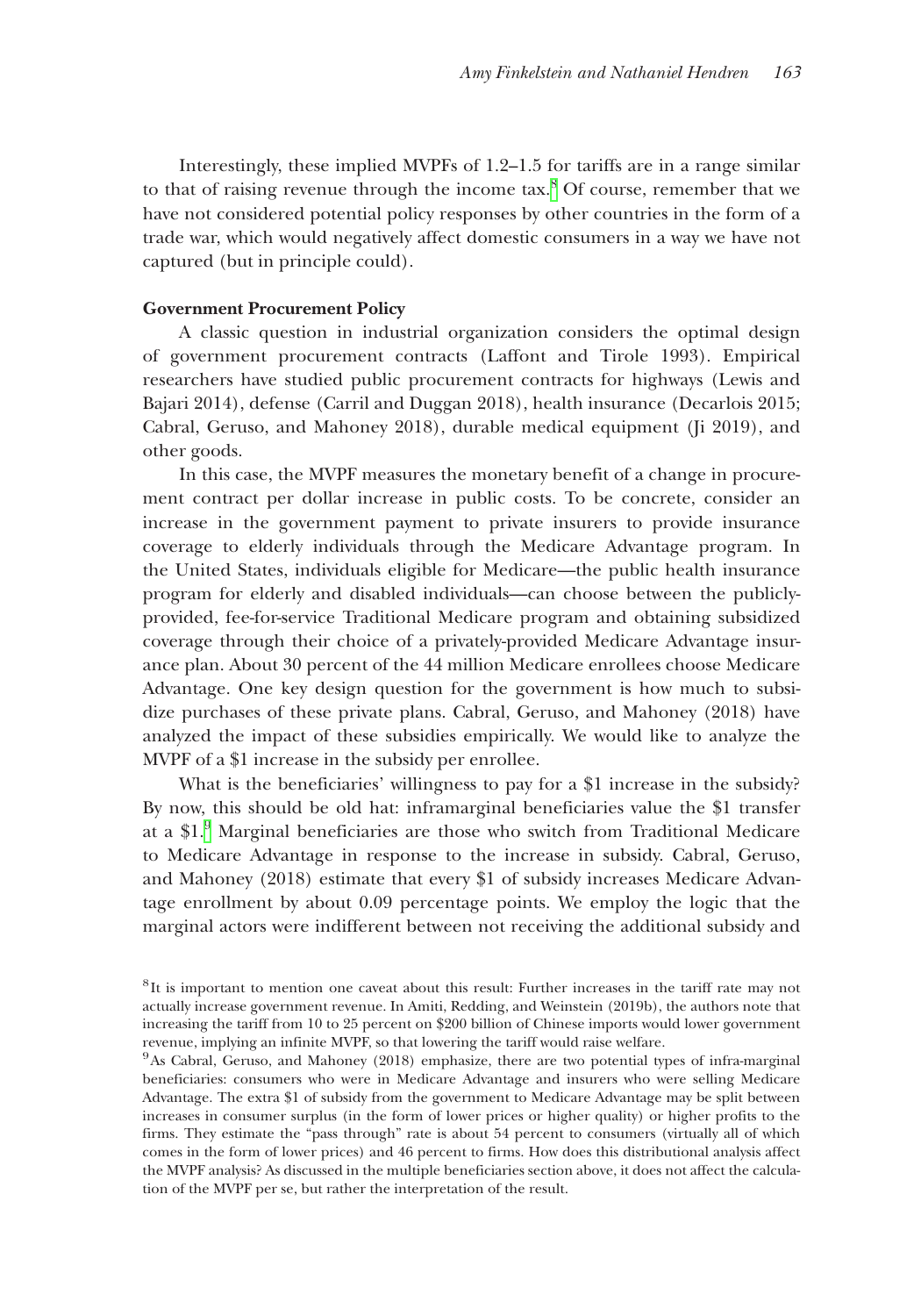not switching, or receiving the additional subsidy and switching, so the net welfare change for these switchers is zero, and the size of the enrollment effect does not directly enter the MVPF estimate. Thus, the benefit of the \$1 subsidy per existing enrollee is simply \$1.

What are the costs of the dollar increase in the subsidy? In the absence of any behavioral response, the mechanical cost of the policy per existing enrollee would simply be \$1 as well. Whether the fiscal externality is negative or positive depends on whether Medicare Advantage saves money so that the 0.09 percentage point increase in enrollment leads to an increase or decrease in costs. Existing estimates suggest that the government ends up paying 3–6 percent more for individuals enrolled in Medicare Advantage than it would have if they had enrolled in Traditional Medicare (Medicare Payment Commission 2018; Curto et al. 2014). Even using the 6 percent number would imply that the MVPF of the increase in the Medicare Advantage subsidy is roughly equal to  $1 (= 1/(1+.0009 \times .06).$ 

### **Conclusion**

The MVPF framework offers a powerful approach to empirical welfare analysis of a change in public expenditures or taxes. The approach focuses on the ratio of affected individuals' own willingness to pay for the policy change to the causal effect of the policy on government's net costs.

A key attraction of this approach is that it allows researchers to incorporate causal estimates of policy changes directly into a welfare analysis. In addition, the MVPF provides an important guide for future empirical work on which behavioral responses matter for welfare. Specifically, empirical economists interested in translating the benefits of the "credibility revolution" into progress on applied welfare analysis should focus their efforts on estimating behavioral responses that have fiscal externalities on the government budget, not on behavioral responses whose costs are (approximately) fully internalized by the responding individuals. The approach seems both more robust and easier to interpret than the traditional methods of welfare analysis, which may require estimating effects of hypothetical policies in which those affected are "compensated" for the change through lumpsum transfers.

Of course, the MVPF approach is no panacea. As we emphasized, estimating the willingness to pay for the policy change can be challenging, especially if the policy involves in-kind transfers (such as subsidized education) or effects on individuals not directly targeted by the policy change. Here, we have described how a variety of arrows in the empirical economists' quiver—including structural modeling, calibration exercises, and quasi-experimental or experimental techniques—may usefully be brought to bear. The core value of the MVPF is that it provides clarity on what objects are needed for welfare analysis. In doing so, it can potentially remove the silos across different fields and place welfare analyses on the same playing field.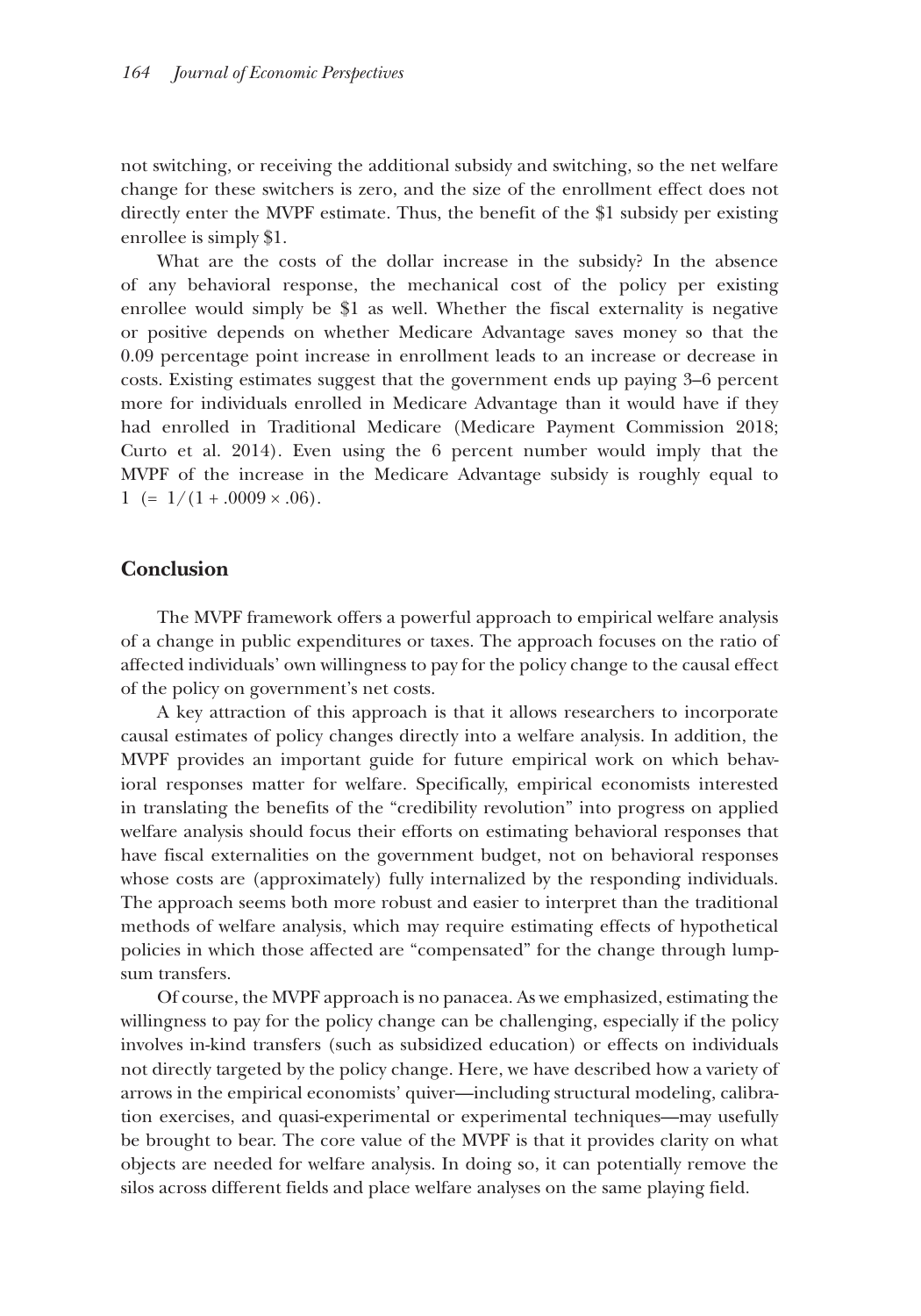Only in rare cases will welfare analysis of real-world public policy be clear-cut and straightforward. But the MVPF framework has the flexibility to be applied in a wide range of situations.

■ *We are grateful to Alan Auerbach, Dave Donaldson, Xavier Jaravel, Amy Kim, Henrik Kleven, Enrico Moretti, Matthew Notowidigdo, Ben Olken, Ben Sprung-Keyser, and Sammy Young for helpful comments; to the JEP Editors (and especially Timothy Taylor) for extensive and helpful comments and edits; and to the numerous students and seminar audiences whose (understandable) questions and confusions prompted us to write this essay.*

#### **References**

- **Allcott, Hunt, and Dmitry Taubinsky.** 2015. "Evaluating Behaviorally Motivated Policy: Experimental Evidence from the Lightbulb Market." *American Economic Review* 105 (8): 2501–38.
- **Amiti, Mary, Stephen J. Redding, and David E. Weinstein.** 2019a. "The Impact of the 2018 Tariffs on Prices and Welfare." *Journal of Economic Perspectives* 33 (4): 187–210.
- **Amiti, Mary, Stephen J. Redding, and David E. Weinstein.** 2019b. "New China Tariffs Increase Costs to U.S. Households." *Liberty Street Economics*, May 23. [https://libertystreeteconomics.newyorkfed.](https://libertystreeteconomics.newyorkfed.org/2019/05/new-china-tariffs-increase-costs-to-us-households.html) [org/2019/05/new-china-tariffs-increase-costs-to-us-households.html](https://libertystreeteconomics.newyorkfed.org/2019/05/new-china-tariffs-increase-costs-to-us-households.html).
- **Angrist, Joshua D., and Jörn-Steffen Pischke.** 2010. "The Credibility Revolution in Empirical Economics: How Better Research Design Is Taking the Con out of Econometrics." *Journal of Economic Perspectives* 24 (2): 3–30.
- **Auerbach, Alan J.** 1985. "The Theory of Excess Burden and Optimal Taxation." In *Handbook of Public Economics*, Vol. 1, edited by Alan J. Auerbach and Martin Feldstein, 61–127. Amsterdam: Elsevier.
- **Auerbach, Alan J., and James R. Hines Jr.** 2002. "Taxation and Economic Efficiency." In *Handbook of Public Economics*, Vol. 3, edited by Alan J. Auerbach and Martin Feldstein, 1347–1421. Amsterdam: Elsevier.
- **Baird, Sarah, Joan Hamory Hicks, Michael Kremer, and Edward Miguel.** 2016. "Worms at work: Long-Run Impacts of a Child Health Investment." *The Quarterly Journal of Economics* 131 (4): 1637–80.
- **Bound, John, Julie Berry Cullen, Austin Nichols, and Lucie Schmidt.** 2004. "The Welfare Implications of Increasing Disability Insurance Benefit Generosity." *Journal of Public Economics* 88 (12): 2487–2514.
- **Cabral, Marika, Michael Geruso, and Neale Mahoney.** 2018. "Do Larger Health Insurance Subsidies Benefit Patients or Producers? Evidence from Medicare Advantage." *American Economic Review* 108 (8): 2048–87.
- **Carril, Rodrigo, and Mark Duggan.** 2018. "The Impact of Industry Consolidation on Government Procurement: Evidence from Department of Defense Contracting." NBER Working Paper 25160.
- **Cavallo, Alberto, Gita Gopinath, Brent Neiman, and Jenny Tang.** 2019. "Tariff Passthrough at the Border and at the Store: Evidence from US Trade Policy." NBER Working Paper 26396.
- **Chetty, Raj, and Emmanuel Saez.** 2010. "Optimal Taxation and Social Insurance with Endogenous Private Insurance." *American Economic Journal: Economic Policy* 2 (2): 85–114.
- **Currie, Janet, and Firouz Gahvari.** 2008. "Transfers in Cash and In-Kind: Theory Meets the Data." *Journal of Economic Literature* 46 (2): 333–83.
- **Currie, Janet, and Jonathan Gruber.** 1996. "Saving Babies: The Efficacy and Cost of Recent Changes in the Medicaid Eligibility of Pregnant Women." *Journal of Political Economy* 104 (6): 1263–96.
- **Curto, Vilsa, Liran Einav, Jonathan Levin, and Jay Bhattacharya.** 2014. "Can Health Insurance Competition Work? Evidence from Medicare Advantage." NBER Working Paper 20818.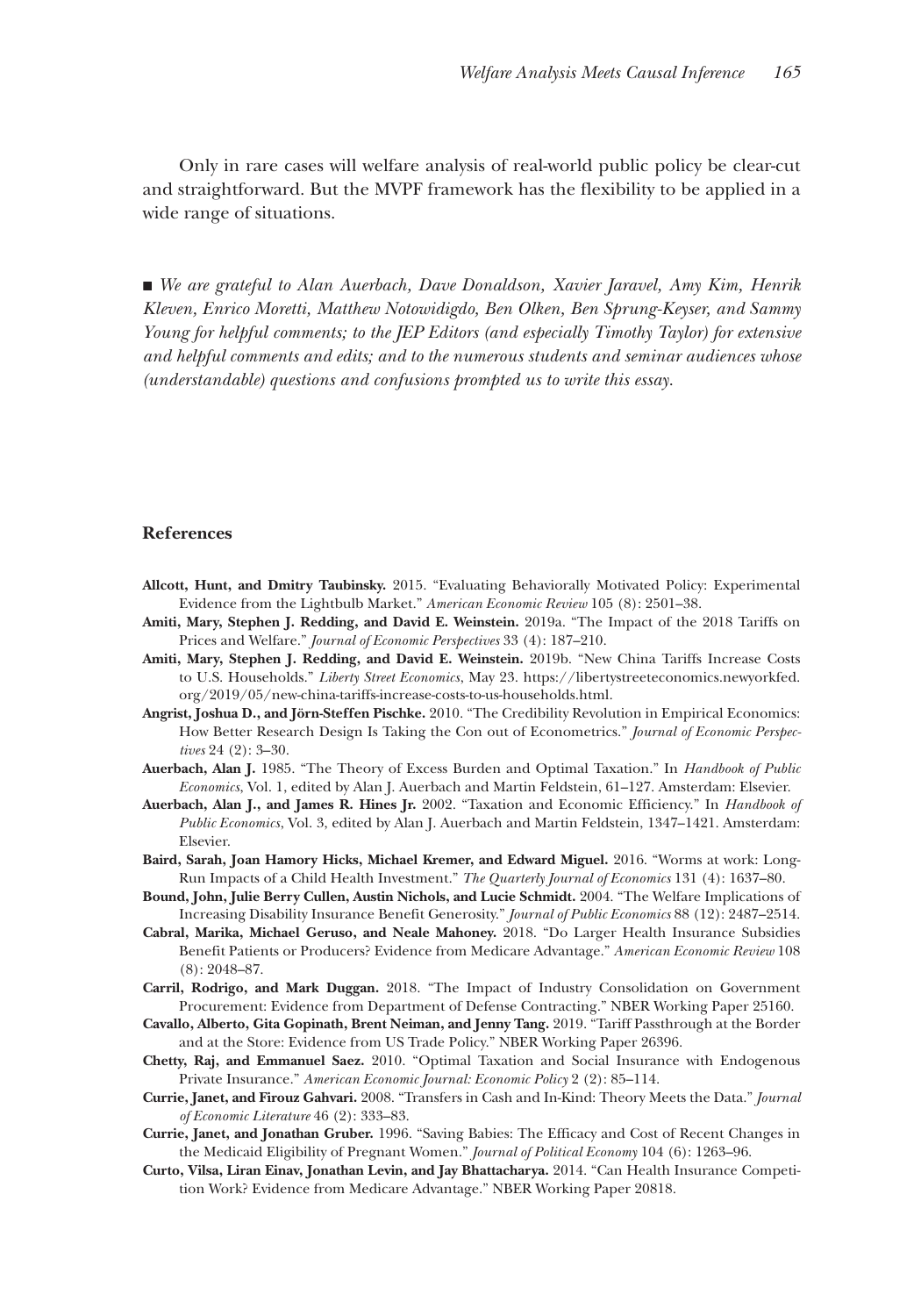- **Decarolis, Francesco.** 2015. "Medicare Part D: Are Insurers Gaming the Low Income Subsidy Design?" *American Economic Review* 105 (4): 1547–80.
- **Fajgelbaum, Pablo D., Pinelopi K. Goldberg, Patrick J. Kennedy, and Amit K. Khandelwal.** 2020. "The Return to Protectionism." *Quarterly Journal of Economics* 135 (1): 1–55.
- **Feldstein, Martin.** 1999. "Tax Avoidance and the Deadweight Loss of the Income Tax." *Review of Economics and Statistics* 81 (4): 674–80.
- **Finkelstein, Amy.** 2019. "Welfare Analysis Meets Causal Inference: A Suggested Interpretation of Hendren."<https://economics.mit.edu/files/16272>. (accessed August 1, 2020).
- **Finkelstein, Amy, and Robin McKnight.** 2008. "What Did Medicare Do? The Initial Impact of Medicare on Mortality and Out of Pocket Spending." *Journal of Public Economics* 92 (7): 1644–68.
- **Finkelstein, Amy, Nathaniel Hendren, and Erzo F.P. Luttmer.** 2019. "The Value of Medicaid: Interpreting Results from the Oregon Health Insurance Experiment." *Journal of Political Economy* 127 (6): 2836–74.
- **Fischer, Torben, Markus Frölich, and Andreas Landmann.** 2018. "Adverse Selection in Low-Income Health Insurance Markets: Evidence from a RCT in Pakistan." IZA Discussion Paper 11751.
- **Garthwaite, Craig, Tal Gross, and Matthew J. Notowidigdo.** 2018. "Hospitals as Insurers of Last Resort." *American Economic Journal: Applied Economics* 10 (1): 1–39.
- **Goodman-Bacon, Andrew.** Forthcoming. "The Long-Run Effects of Childhood Insurance Coverage: Medicaid Implementation, Adult Health and Labor Market Outcomes." *American Economic Review*.
- **Goolsbee, Austan.** 1999. "Evidence on the High-Income Laffer Curve from Six Decades of Tax Reform." *Brookings Papers on Economic Activity* 1999 (2):1–64.
- **Greenstone, Michael.** 2017. "The Continuing Impact of Sherwin Rosen's 'Hedonic Prices and Implicit Markets: Product Differentiation in Pure Competition.'" *Journal of Political Economy* 125 (6): 1891–1902.
- **Gruber, Jonathan.** 1997. "The Consumption Smoothing Benefits of Unemployment Insurance." *American Economic Review* 87 (1): 192–205.

**Harberger, Arnold C.** 1964. "The Measurement of Waste." *American Economic Review* 54 (3): 58–76.

- **Hausman, Jerry A.** 1981. "Exact Consumer's Surplus and Deadweight Loss." *American Economic Review* 71 (4): 662–76.
- **Heckman, James, J., Seong Hyeok Moon, Rodrigo Pinto, Peter A. Savelyev, and Adam Yavitz.** 2010. "The Rate of Return to the HighScope Perry Preschool Program." *Journal of Public Economics* 94 (1–2):  $\blacktriangleright$  [1](http://pubs.aeaweb.org/action/showLinks?crossref=10.1086%2F685593&citationId=p_37)14–28.

**Hendren, Nathaniel.** 2013. "The Policy Elasticity." NBER Working Paper 19177.

- **Hendren, Nathaniel.** 2016. "The Policy Elasticity." *Tax Policy and the Economy* 30 (1): 51–89.
- **Hendren, Nathaniel.** 2020. "Measuring Economic Efficiency Using Inverse Optimum Weights." *Journal of Public Economics* 187.
- **Hendren, Nathan, and Ben Sprung-Keyser.** 2020. "A Unified Welfare Analysis of Government Policies." *[Q](http://pubs.aeaweb.org/action/showLinks?crossref=10.2307%2F2548691&citationId=p_39)uarterly Journal of Economics* 135 (3): 1209–1318.
- **Hicks, J.R.** 1940. "The valuation of social income." *Economica* 7 (26): 105-124.
- **Jackson, C. Kirabo, Rucker C. Johnson, and Claudia Persico.** 2016. "The Effects of School Spending on Educational and Economic Outcomes: Evidence from School Finance Reforms." *Quarterly Journal of Economics* 131 (1): 157–218.
- **Jäger, Simon, Benjamin Schoefer, and Josef Zweimüller.** 2019. "Marginal Jobs and Job Surplus: A Test of the Efficiency of Separations." NBER Working Paper 25492.
- **Ji, Yunan.** 2019. "The Impact of Competitive Bidding in Health Care: The Case of Medicare Durable Medical Equipment." [https://scholar.harvard.edu/files/yunan/files/dme.pdf.](https://scholar.harvard.edu/files/yunan/files/dme.pdf) (accessed July 27, 2020).
- **Kleven, Henrik Jacobsen.** Forthcoming. "Sufficient Statistics Revisited." *Annual Review of Economics*.
- **Kleven, Henrik Jacobsen, and Claus Thustrup Kreiner.** 2005. "Labor Supply Behavior and the Design of Tax and Transfer Policy." *Danish Journal of Economics* 143: 321–58.
- **Kleven, Henrik Jacobsen, and Claus Thustrup Kreiner.** 2006. "The Marginal Cost of Public Funds: Hours of Work versus Labor Force Participation." *Journal of Public Economics* 90 (10–11):1955–73.
- **Kline, Patrick, and Christopher R. Walters.** 2016. "Evaluating Public Programs with Close Substitutes: The Case of Head Start." *Quarterly Journal of Economics* 131 (4): 1795–1848.
- **Krueger, Alan B., and Ilyana Kuziemko.** 2013. "The Demand for Health Insurance among Uninsured Americans: Results of a Survey Experiment and Implications for Policy." *Journal of Health Economics* 32 (5): 780–93.